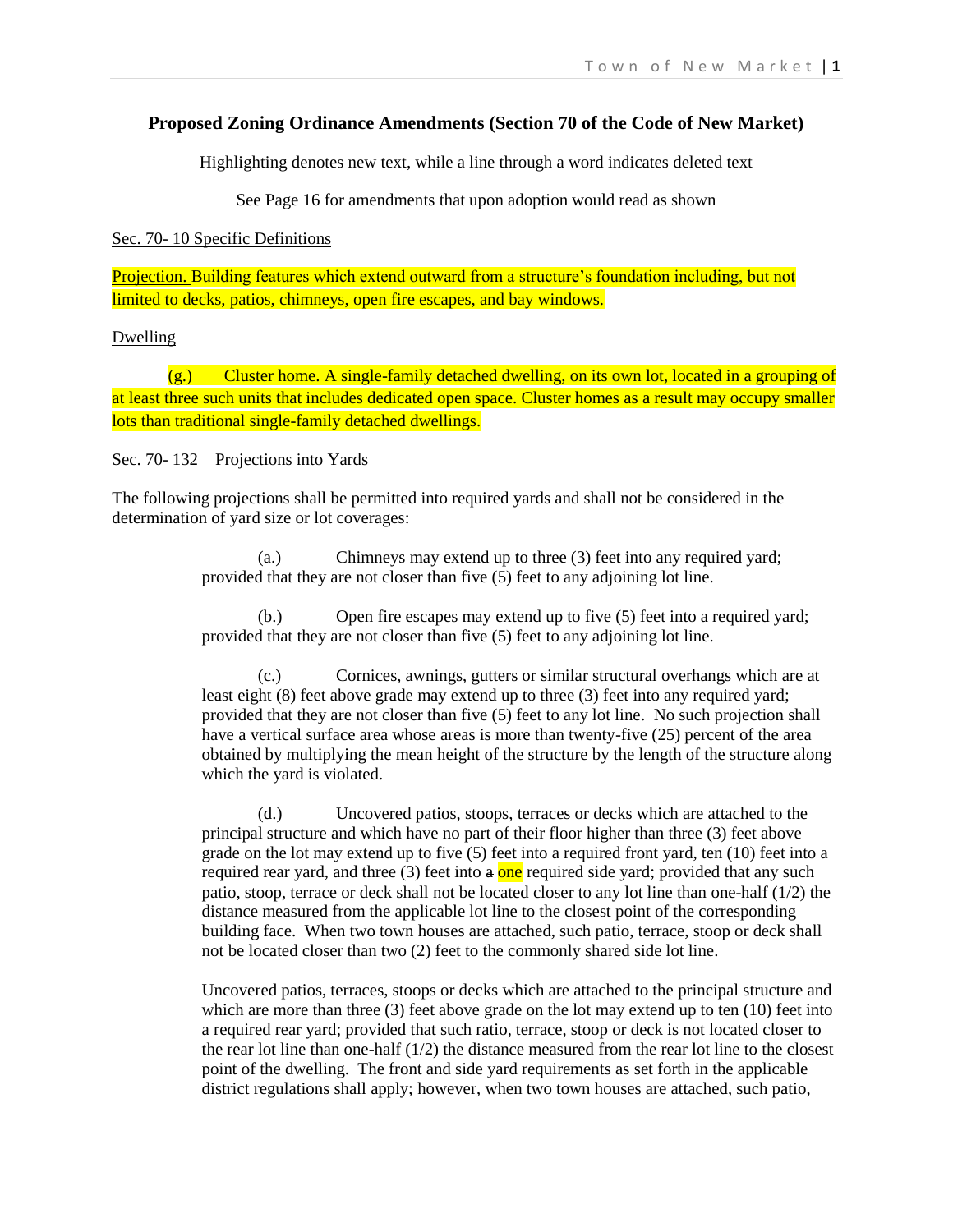terrace, stoop or deck shall not be located closer than two (2) feet to the commonly shared lot line.

(e.) A one story bay window may project nor more than three (3) feet into any required yard area.

#### Sec. 70- 137 Home Occupations

It is the intent of this Section to ensure the compatibility of home occupations with other permitted uses, to preserve the character of residential neighborhoods, and to prevent excessive noise, traffic, nuisance, safety hazards, and other potentially adverse impacts of commercial uses conducted in residential areas. Home occupations may be permitted in any dwelling in any district where residential uses are permitted. In addition to applicable restrictions in each district, home occupations shall be subject to the following restrictions:

> (a.) The home occupation shall be operated only by residents of the dwelling unit. If the operator is a tenant, written permission of the land owner is required. Not more than one person who is not a member of the family occupying such dwelling shall be employed on the premises in connection with the home occupation.

> (b.) The home occupation shall be clearly incidental or secondary to the use of the dwelling as a residence and shall be restricted to the residence only. No An accessory building shall may be constructed or used for storage of inventory in conjunction with the home occupation.

> (c.) Home occupation activities shall not occupy more than twenty-five (25) percent of the floor area of the dwelling.

> (d.) No storage or display of products, goods or commodities shall be visible from outside the dwelling.

> (e.) No alteration to the exterior appearance of the dwelling or premises shall be made which changes the residential character of the property.

(f.) No on-premises sale of merchandise shall be allowed.

(g.) No equipment shall be used except as is customarily used for purely domestic or household purposes. No toxic, explosive, flammable, combustible, corrosive, radioactive or other dangerous or hazardous materials shall be used or stored on the site. The dwelling or premises shall not be rendered objectionable or detrimental to the residential character of the neighborhood due to emission of odor, gas, smoke, dust, noise, vibration, glare, electrical disturbance, or similar condition.

(h.) No motor vehicle shall be regularly operated from the premises that display advertising for the home occupation.

(i.)There shall be no advertising on the premises in the R-1 Residential District, and there shall be no advertising on the premises other than a single, non-illuminated, nonelectric sign in any other residential district, in accordance with the provisions of Sec. 70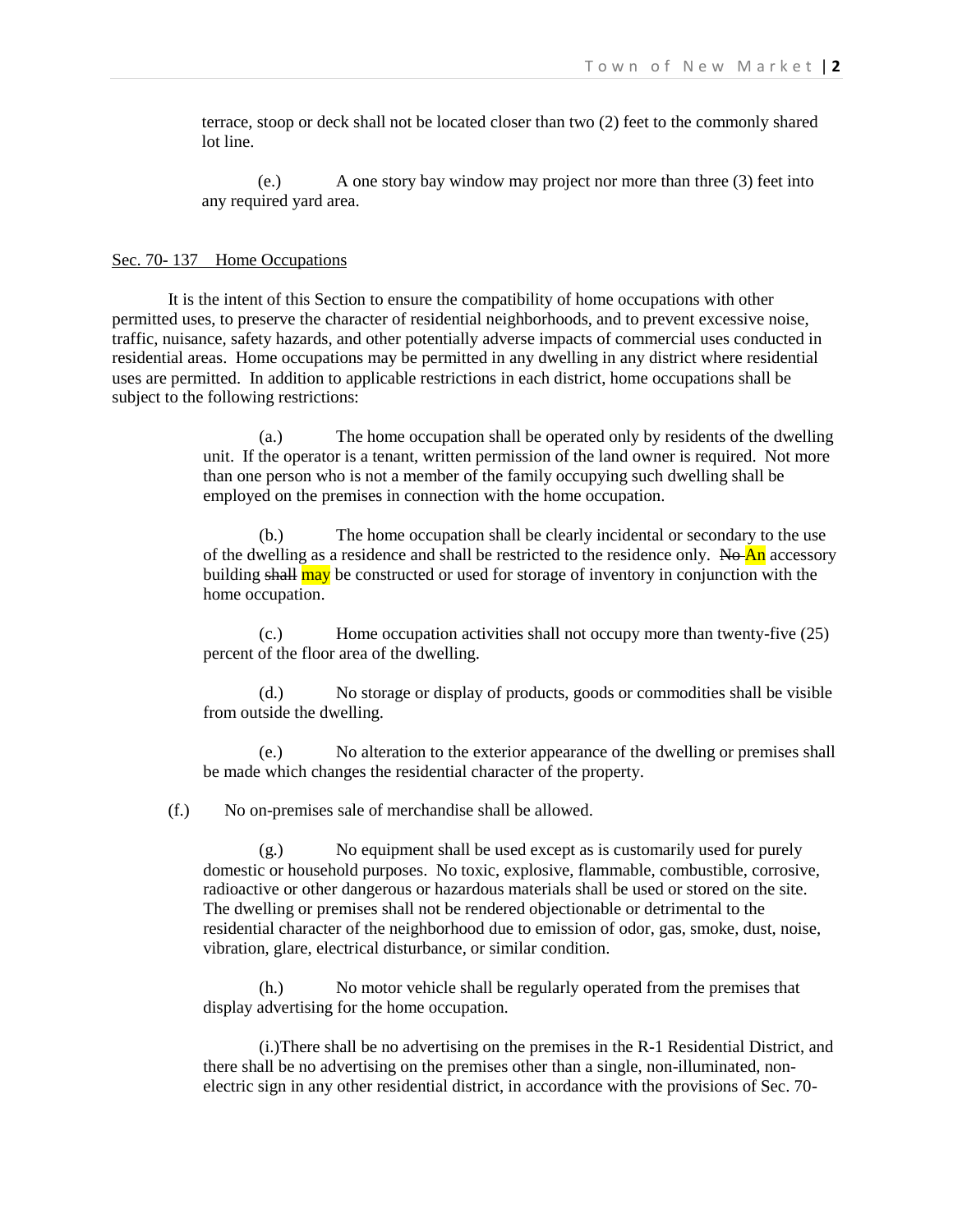152 of this chapter. Such sign shall not exceed six (6) feet in height, and shall be set back at least five (5) feet from all property lines and road right-of-ways.

(j.)No traffic shall be generated by such home occupation in greater volumes than would normally be expected in a residential neighborhood. Any need for parking generated by the home occupation is required to be provided on-site, and shall be done in a manner which protects the residential character of the area and the visual appearance of the residence.

(k.) A home occupation shall comply with all applicable town ordinances and regulations, including the need to obtain applicable business licenses and a home occupation permit, in accordance with the provisions of this Section. In addition, home occupations shall comply with all applicable county, state or federal regulations governing the activity.

(l.)In-home day care, as defined, for up to nine (9) persons shall be considered a permitted home occupation, provided that the other provisions of this Section and chapter are complied with.

(m.) Permitted home occupations shall not, in any event, include: in-home day care for more than (9) persons; bed and breakfast establishments; rooming or boarding houses; nursing homes; beauty parlors, barbershops, or manicurists with more than one chair; massage parlors; animal hospitals; kennels; animal grooming business; dance instruction or exercise studios; restaurants; automobile repair or paint shops; wayside stands; outdoor repair or service; rental of any equipment or other items; welding or machine shops; or other similar uses. If there is a question regarding the appropriateness of an activity, the zoning administrator shall determine, based upon the criteria set forth in this Section and in this chapter, if the activity is a permitted home occupation. The administrator may request review by the planning commission or other appropriate agencies prior to making such a determination.

## (n.) Application, Review and Enforcement Procedures

1. Any person desiring to establish a home occupation, as authorized herein, shall submit a home occupation permit application to the zoning administrator on a form provided by the town. The administrator shall review the application for compliance with this Section and other applicable provisions of law and shall make a decision to approve, approve with conditions, disapprove, or refer the application to the planning commission or other agencies for review, within two (2) weeks of the date a complete application is received. The zoning administrator may impose reasonable conditions on the conduct of the home occupation use.

2. All home occupation permits shall remain valid unless there is a violation of this Section or of the conditions of the permit, or unless a current business license is not maintained. Home occupation permits shall be renewed annually by application for a business license.

3. Home occupation applicants shall permit reasonable inspections of the premises by the zoning administrator or his designee to determine compliance with this Section and the conditions of the home occupation permit.

4. The zoning administrator, upon becoming aware of any violation of this Section or of the conditions of the permit, shall serve a notice of violation to the operator of the home occupation. Upon the receipt of such notice, the operator of such activity will have ten (10) days to correct the violation.

5. The zoning administrator may revoke a home occupation permit for violation of this Section of the conditions of the permit. Notice of such revocation shall be given in writing by the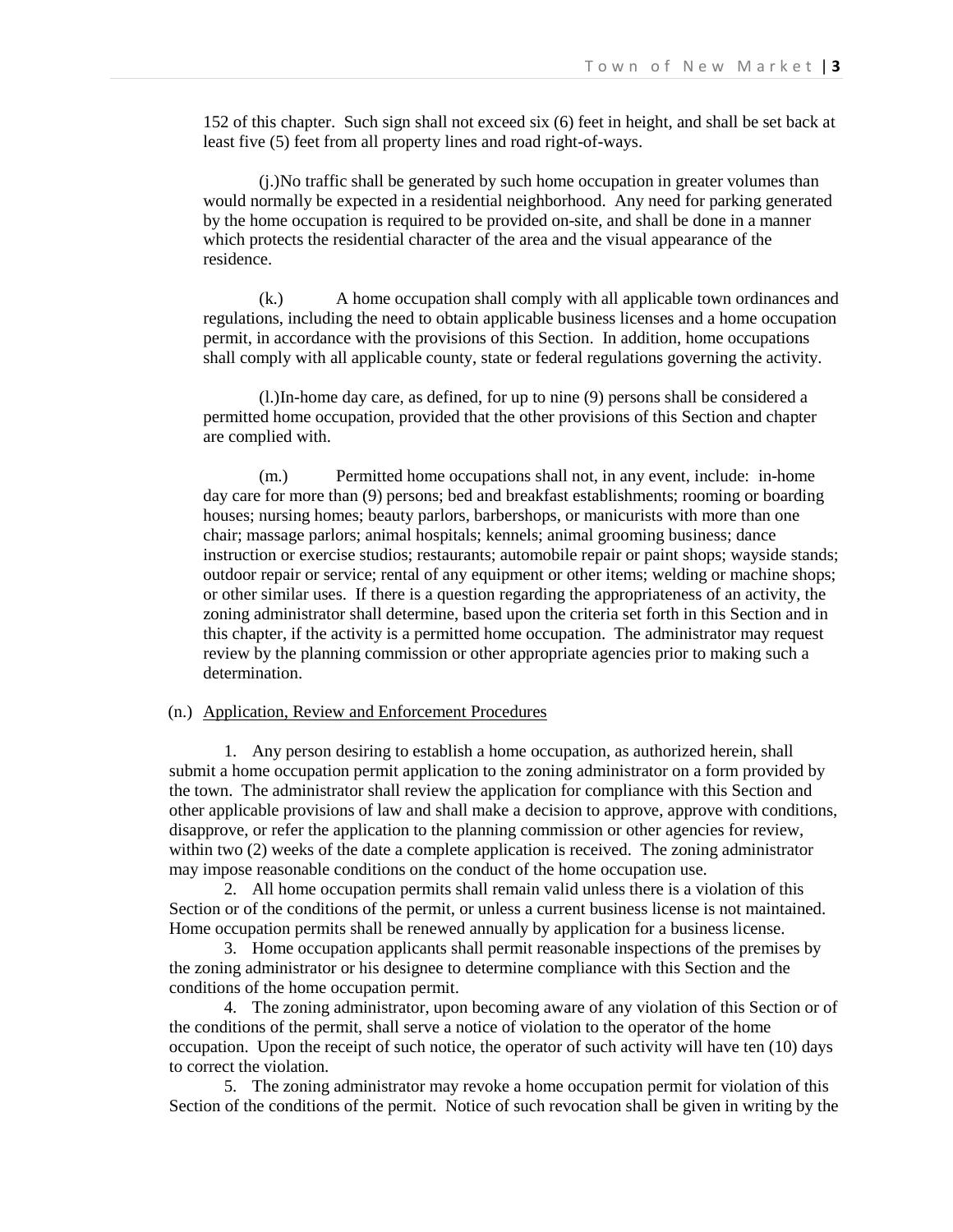administrator to the operator of the home occupation, by hand delivery or certified mail, setting forth the reasons for the revocation, the date and time upon which the revocation is effective, and the appeals procedure. This provision shall not preclude the use of any other remedy prescribed by law with respect to violations of the provisions of this chapter.

6. Any person aggrieved by an action of the zoning administrator in granting, denying or revoking a home occupation permit may appeal the decision to the board of zoning appeals, in accordance with the provisions of Article XIX of this chapter.

7. Fees for appropriate business licenses shall be in accordance with applicable town ordinances and regulations.

#### Sec. 70- 152 Sign Regulations

(h.) Nonconforming Signs

Any Sign or Sign Structure which was lawfully in existence at the time of the effective date of this Chapter which does not conform to the provisions herein, shall be deemed a Nonconforming Sign. Every sign at a location shall be deemed a Nonconforming Sign when the total sign area exceeds that permitted in the applicable zoning district. A Nonconforming Sign and may remain, except as qualified below, provided that they are kept in good repair:

- 1. No Nonconforming Sign or nonconforming Sign Structure shall be enlarged, moved, extended, or structurally reconstructed, unless the enlargement, extension, reconstruction, or moving will make the Sign a conforming Sign.
- 2. Nothing in this Section shall be deemed to prevent keeping in good repair a Nonconforming Sign or nonconforming Sign Structure. Nonconforming Signs shall not be extended or structurally reconstructed or altered in any manner, except that a Sign Face may be changed so long as the new Sign Face is equal to or reduced in height and/or Sign Area.
- 3. A Nonconforming Sign or nonconforming Sign Structure which is destroyed or damaged to the extent exceeding fifty percent of its Sign Area shall not be altered, replaced or reinstalled unless it is in conformance with these sign regulations. If the damage or destruction is fifty percent or less of the Sign Area, the Sign may be restored within two years of the destruction, but shall not be enlarged in any way.
- 4. A Nonconforming Sign or Sign Structure shall be removed if the structure or use to which the Sign is accessory is destroyed or demolished to the extent exceeding fifty percent of the Structure's appraised value, as provided in Article XVI of this chapter.
- 5. A Nonconforming Sign or nonconforming Sign Structure shall be removed if the use to which it is accessory to has ceased operation for a period of two years or more. The owner of the lot upon which the Sign or Sign Structure is located shall remove the Sign or Sign Structure after notice is provided by the Zoning Administrator, providing the owner thirty days to remove it. If the owner fails to comply with the notice, the Zoning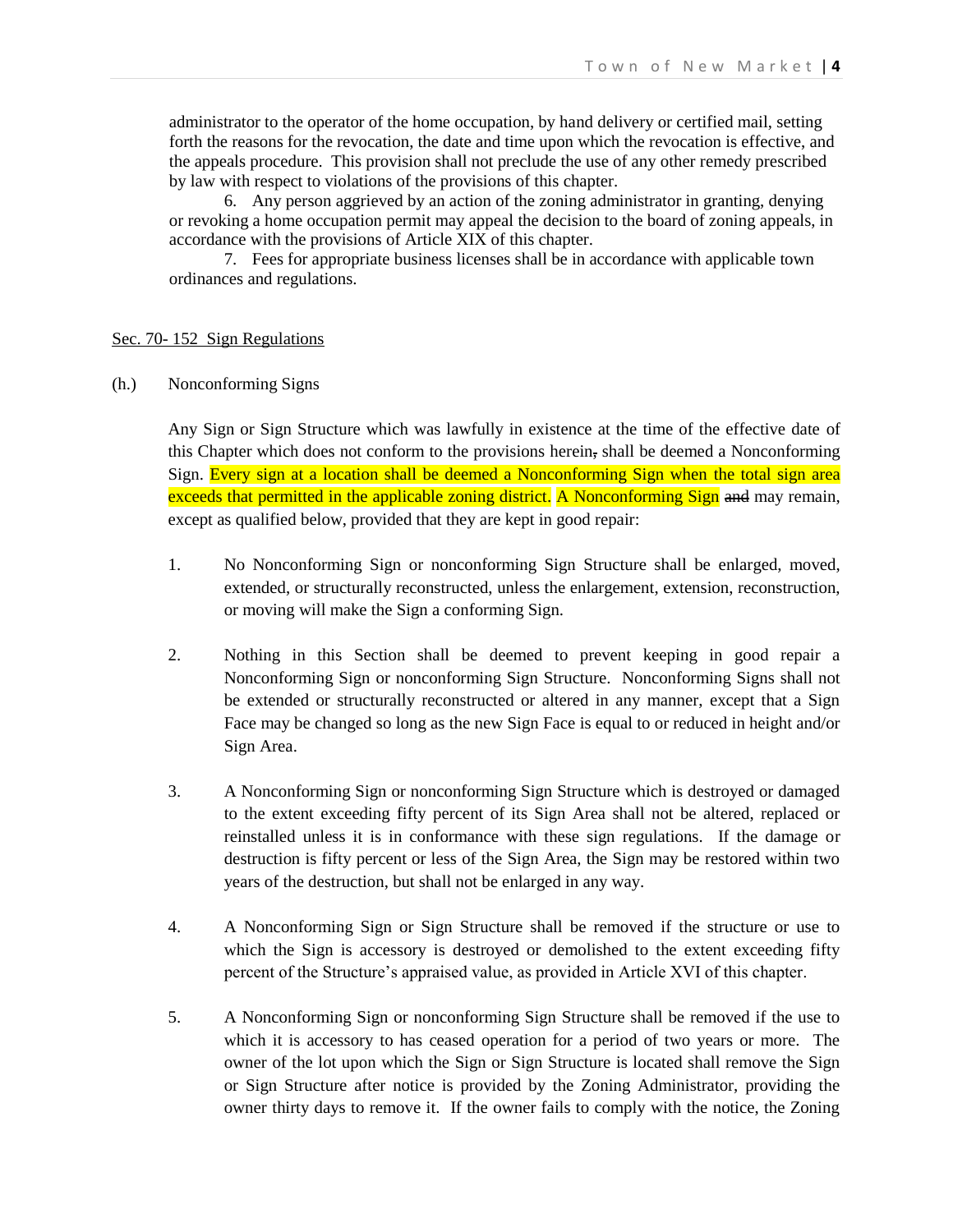Administrator or his designee may enter the lot upon which the Sign or Sign Structure is located and remove any such Sign or Sign Structure or may initiate such legal action as may be necessary to gain compliance with this provision. The cost of such removal shall be chargeable to the owner of the lot.

6. A Nonconforming Sign which is changed to a conforming Sign or is replaced by a conforming Sign, shall no longer be deemed to be nonconforming, but shall still be in accordance with the provisions of this Section.

#### Sec. 70-31 Permitted Uses with a Condition Use Permit.

The following uses may be permitted in the R-2 Residential District, subject to the procedures and the criteria established in this chapter:

- (a.) Two-family attached (duplex) dwellings, each unit of which may be separately owned.
- (b.) Two-family dwellings.
- (c.) Town houses, in accordance with Sec. 70- 145 of this chapter.
- (d.) Multi-family dwellings, including apartment houses, garden apartments and condominiums, as defined and in accordance with Sec. 70- 146 of this chapter.
- (e.) Professional offices and office buildings, in accordance with Sec. 70- 142 of this chapter.
- (f.) Rooming houses, as defined.
- (g.) Boarding houses, as defined.
- (h.) Bed and breakfast establishments, in accordance with Sec. 70- 143 of this chapter.
- (i.) Resorts, country clubs and memorials.
- (j.) Private clubs and organizations.
- (k.) Public safety and other community services facilities and public and semi-public uses, as defined, that are not listed in Sec. 70- 30 of this chapter.
- (l.) Major public utilities, as defined.
- (m.) Nursing homes, rest homes and retirement homes, in accordance with Sec. 70- 141 of this chapter.
- (n.) Hospitals.
- (o.) Day care centers/facilities, as defined and in accordance with Sec. 70-140 of this chapter.
- (p.) Boarding facilities accessory to, and operating in conjunction with private schools, in accordance with Sec. 70- 38 of this Article.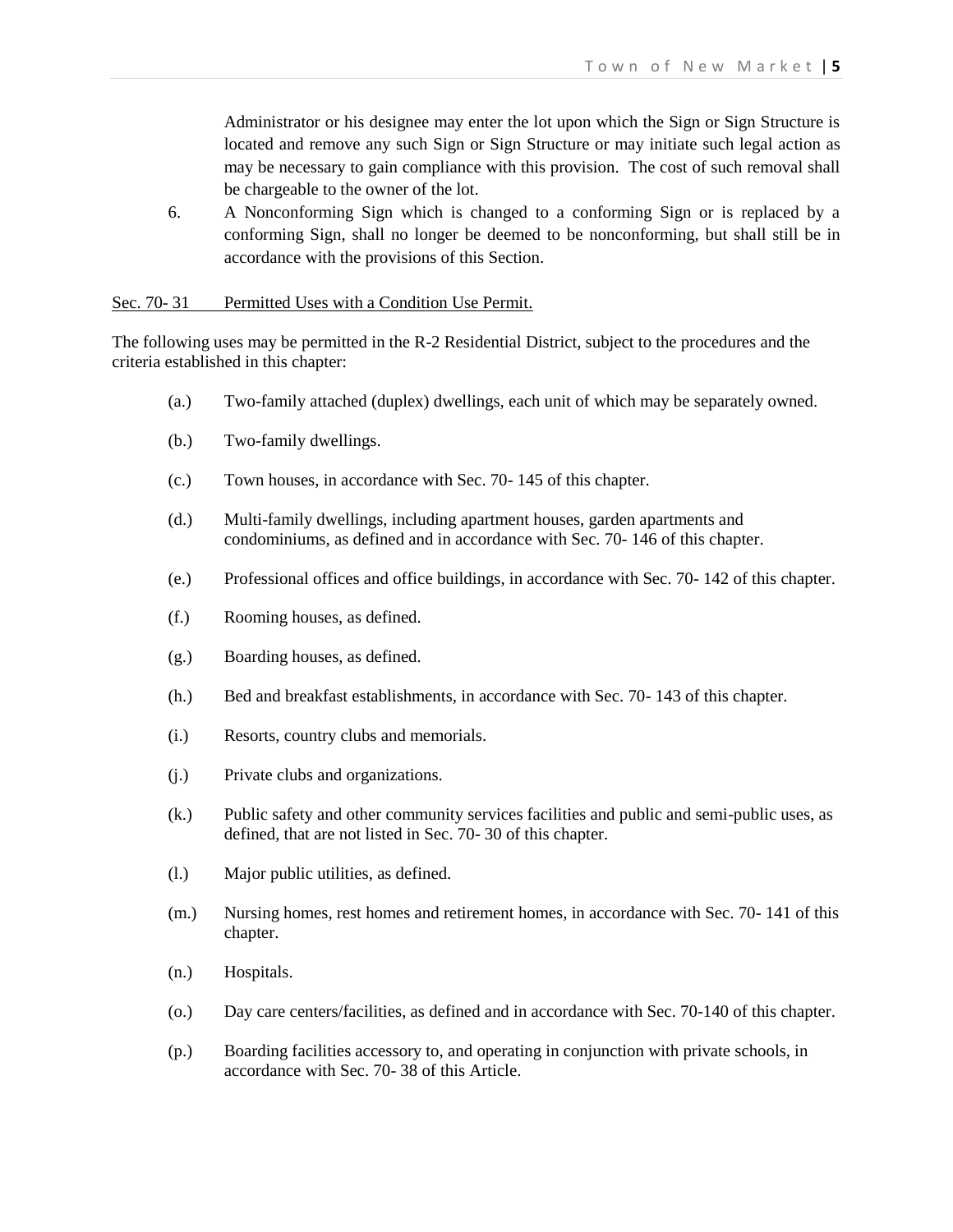- (q.) More than one main use may be permitted with a conditional use permit on any lot or parcel of land in the R-2 Residential District provided that:
	- 1. The proposed uses are permitted by right or permitted with a conditional use permit in the R-2 zoning district;
	- 2. Each of the proposed uses complies with all other requirements of this chapter; and
	- 3. The governing body, in accordance with the provisions of this chapter, determines that the utilization of the property for more than one main use will in no way adversely impact the property in question or the surrounding neighborhood.
- (r.) Private medical transport service, as defined in Section 70-10, provided that no emergency lights, sirens or any other loud warning devices are used in conjunction with the operation of the business. This business shall comply with the requirements of Section 70-150 and 70-152.
- (s.) Courtyard homes, in accordance with Section 70-146A of this chapter.
- (t.) Cluster homes, in accordance with Section 70-146B of this chapter.

Sec. 70-32 Area Regulations.

The minimum lot area for uses in the R-2 Medium Density Residential District shall be  $12,500$  10,000 square feet, with the following exceptions:

- (a.) Two-family attached (duplex) dwellings  $-15,000$  square feet (7,500 square feet for each unit).
- (b.) Town houses Interior lot: 2,000 square feet per unit. End and corner lots: 3,000 square feet per unit. The maximum density for town house development shall not exceed ten (10) lots per gross acre.
- (c.) Multi-family dwellings  $-15,000$  square feet for the first two dwelling units, plus:  $1,500$ square feet for each dwelling unit in excess of two (2) contained in an apartment house, as defined; or 2,500 square feet for each dwelling unit in excess of two (2) contained in a garden apartment or condominium, as defined.
- (d.) The following exception shall apply only to that area located within the boundaries of Congress Street, Dixie Lane, John Sevier Road and Fairway Drive on the East side of Congress Street; and that area located within the boundaries of Congress Street, tax map lot #103A2-A-287 (including this lot), Cadet Road and West Old Cross Road (U.S. Rt. 211 W). On the West side of Congress Street:

The minimum lot area for all uses other than town houses, two-family attached (duplex) dwellings and multi-family dwellings shall be 4,500 square feet, provided that:

1. Any new lot which is created by subdivision after the date of the adoption or amendment of this chapter shall have frontage on a public street, and;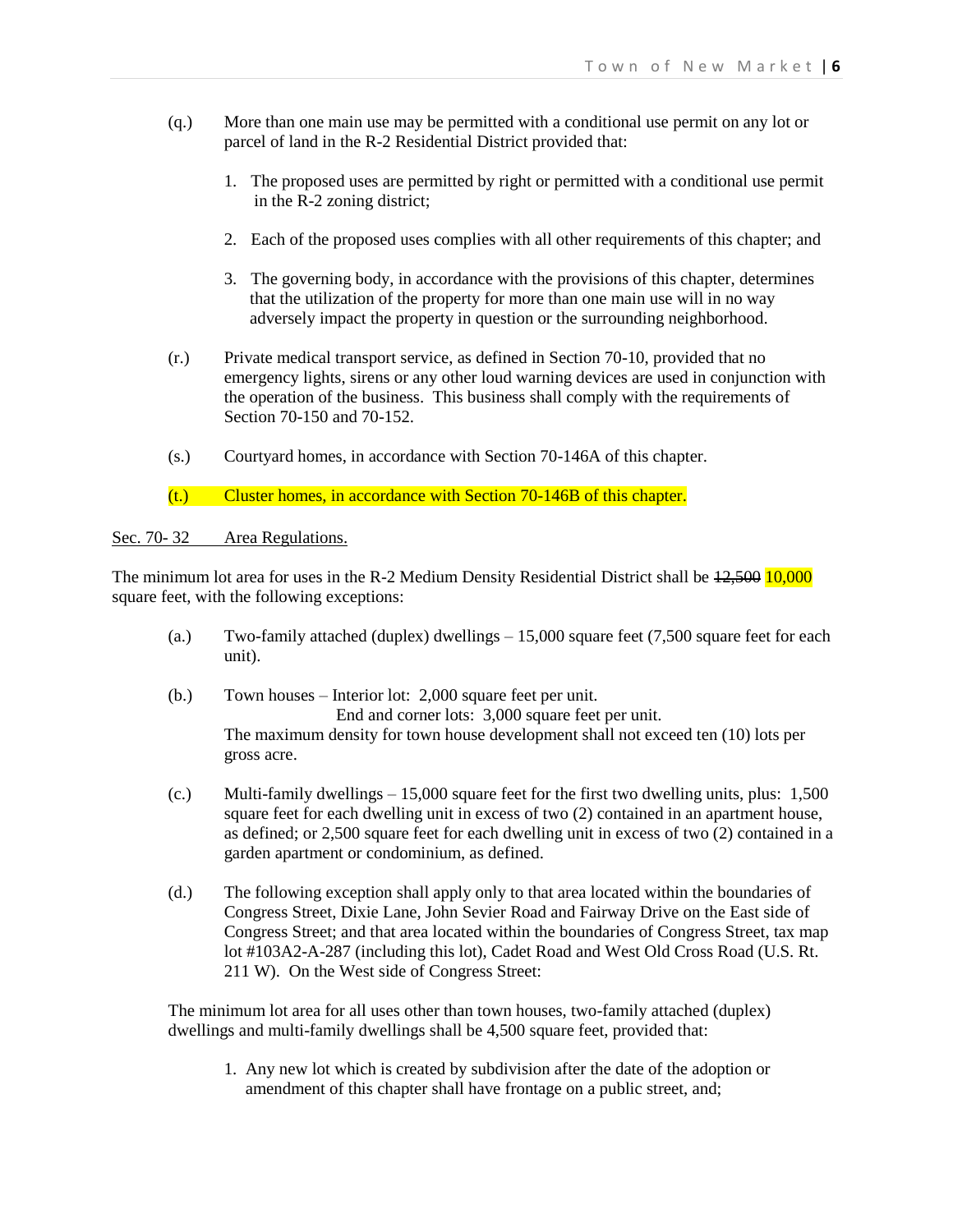2. On any lot, existing on-site parking that is not in excess of the minimum requirements set forth in Sec.  $70 - 150$  of this chapter shall not be reduced, nor shall access to such parking be prevented, as a result of subdivision.

The town council, after notice, joint public hearing and recommendation from the planning commission, may further reduce the minimum lot size for subdivision in this area only if the size limitation of the original lot shall make it impossible to meet the 4,500 square foot area requirement. Such further reduction shall meet the following standards:

- 1. the reduced lot size shall not constitute a hazard to public health, safety or welfare;
- 2. the reduced lot size shall not adversely affect surrounding properties; and
- 3. the reduced lot size shall conform to all other requirements of this chapter.
- (e.) Courtyard Homes  $-6,000\,5,500$  square feet.
- $(f.)$  Cluster Homes  $-7,000$  square feet.

## Sec. 70-38 Special Provisions

(a.) Corner lots.

With the exception of town houses, and unless otherwise provided in this chapter, the following provisions shall apply to corner lots in the R-2 Residential District:

- 1. Of the two sides of a corner lot, the front shall be deemed to be the shortest of the two sides fronting on streets; however, this provision may be waived by the planning commission, upon recommendation by the zoning administrator, in instances when it is determined that the interests of safety and/or practicality are best served by the granting of such a waiver.
- 2. The side yard on the side facing the side street shall be thirty (30) feet or more for both main and accessory buildings. For courtyard homes, the side yard on the side of the lot facing the side street plus any common open space shall insure that the minimum distance from the right-of-way line of the side street is thirty (30) feet.
- 3. For subdivisions platted after the enactment of this chapter, each corner lot shall have a minimum setback width at the setback line of not less than seventy-five (75) feet; except that two family attached (duplex) lots shall have a minimum setback width at the setback line of not less than fifty (50) feet (per unit); multi-family dwellings shall have a minimum setback width at the setback line of not less than one-hundred, twenty-five (125) feet; town houses shall have a minimum setback width at the setback line of not less than thirty (30) feet; and courtyard homes shall have a minimum setback width at the setback line of not less than fifty (50) feet.
- (b.) Recreational uses.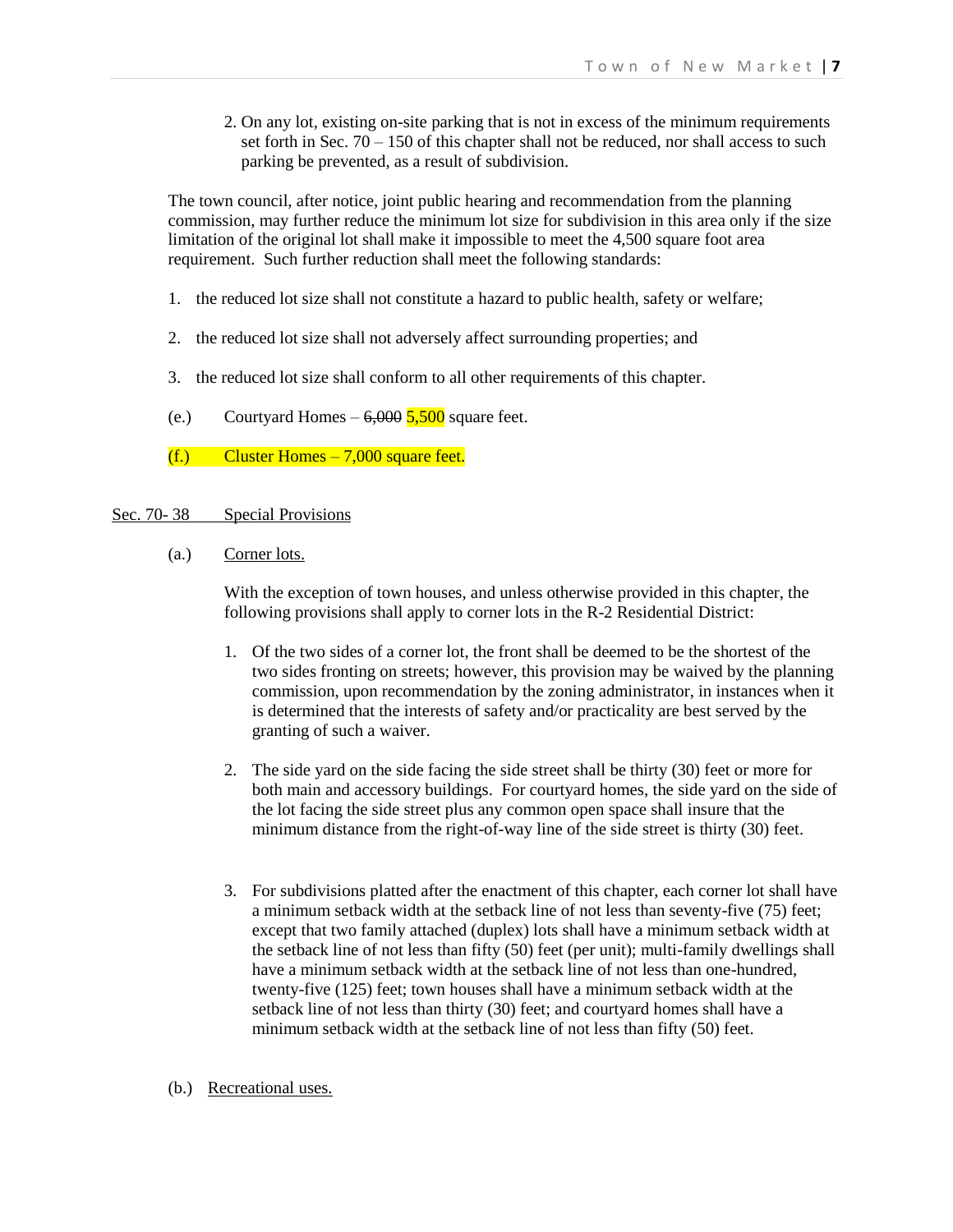As provided in Sec. 70-28 of this chapter.

(c.) Open space.

A minimum of twenty-five (25) percent of a site developed for town houses that exceeds one (1) acre in area, or of a site developed for multi-family dwellings that contains more than twenty (20) units, or of the gross area of a courtyard home development, excluding paved areas (except as hereinafter described for courtyard homes), shall be maintained as open space, as provided in Sec. 70- 145, Sec. 70- 146 and Sec. 70-146A of this chapter. A minimum of fifteen  $(15)$  percent of a site developed for cluster homes shall be maintained as open space, as provided in Sec. 70-146B of this chapter.

- (d.) Boarding facilities for private schools.
	- 1. Structures shall maintain compatibility with those of the neighborhood in which they are situated. The total square footage shall not exceed 4,000 square feet per structure, and the structures shall not exceed two levels.
	- 2. Occupancy density shall not exceed that of the acceptable density for the district.
	- 3. Any active play area or any parking area for more than three vehicles which is closer than twenty-five (25) feet to an adjacent residential lot, without an intervening street, shall be screened in accordance with Sec. 70-135 of this chapter.
	- 4. Open space around the boarding structures shall be consistent with the requirements of the district.
	- 5. A minimum of two (2) parking spaces shall be provided for each structure.

### Sec. 70-50 Permitted Uses.

Unless otherwise provided in Section 70-51 of this Article, the structures to be erected or land to be used in the R-3 Residential District shall be for one of the following uses and its permitted accessory uses; provided that, with the exception of multi-family dwellings, only one main building and its accessory structures may be erected on any lot or parcel of land in this district.

- (a.) Single-family detached dwellings.
- (b.) Two-family dwellings.
- (c.) Two-family attached (duplex) dwellings, each unit of which may be separately owned.
- (d.) Town houses, in accordance with Sec. 70-145 of this chapter.
- (e.) Multi-family structures, including apartment houses, garden apartments and condominiums, as defined and in accordance with Sec. 70-146 of this chapter.
- (f.) Public school, and private schools which have been granted a non-profit, tax exempt status as educational institutions.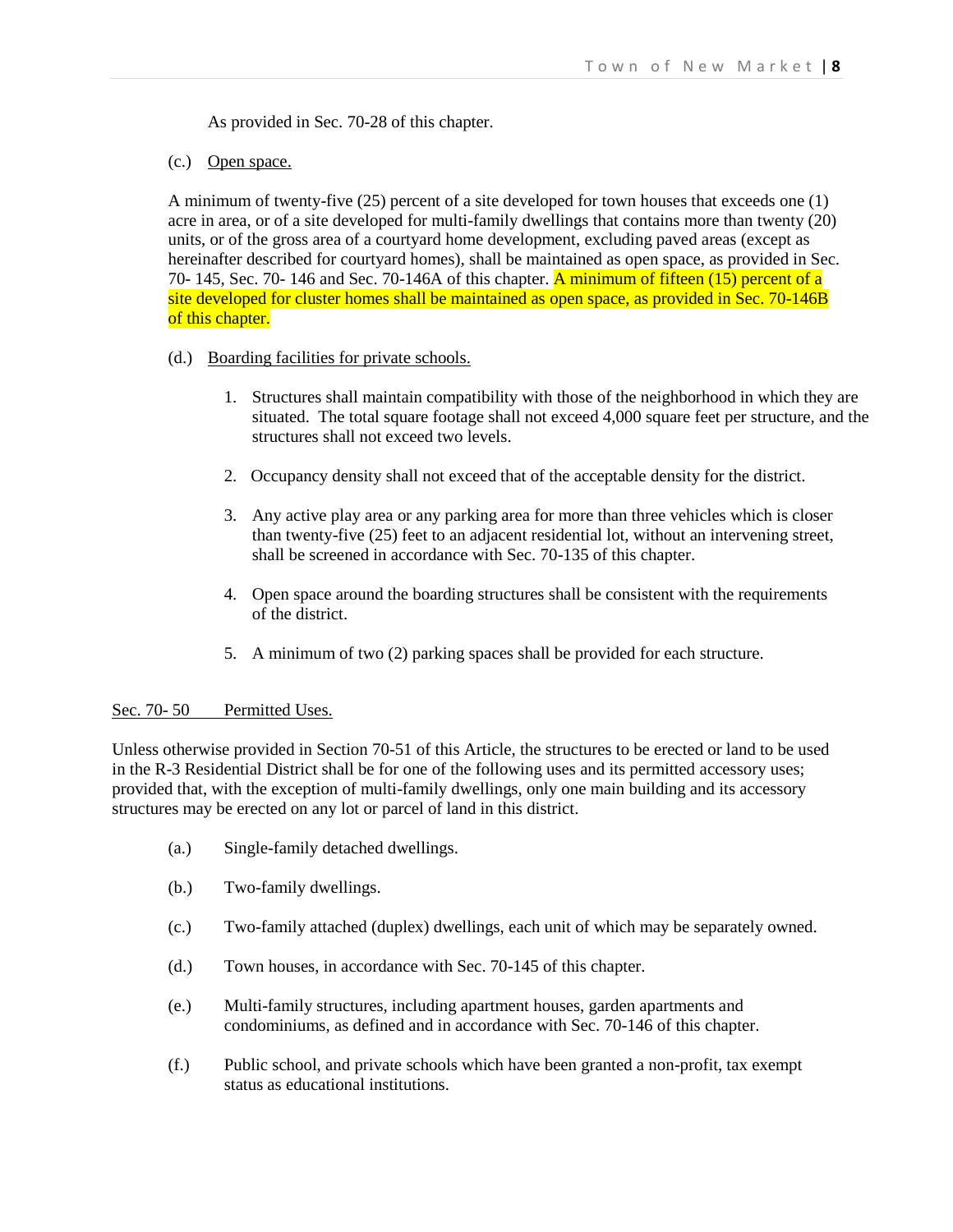- (g.) Churches and other places of worship, but not including rescue missions.
- (h.) Libraries.
- (i.) Existing cemeteries and the expansion of such cemeteries when the expansion abuts an existing cemetery.
- (j.) Public parks, playgrounds and play fields, bikeways, pedestrian trails, walkways, nature preserves, swimming pools and tennis courts, in accordance with Sec. 70- 28 of this chapter.
- (k.) Minor Public Utilities, as defined.
- (l.) Home occupations, in accordance with Sec. 70- 136 of this chapter.
- (m.) Group homes, as defined and in accordance with Sec. 70- 139 of this chapter.
- (n.) Rooming houses, as defined.
- (o.) Boarding houses, as defined.
- (p.) Off-street parking and loading, in accordance with Sec. 70- 150 and Sec. 70- 151 of this chapter.
- (q.) Signs, in accordance with Sec. 70- 152 of this chapter.
- (r.) Fences, in accordance with Sec. 70- 133 of this chapter.
- (s.) Storage of recreational vehicles, in accordance with Sec. 70- 129 of this chapter.
- (t.) Temporary buildings, in accordance with Sec. 70- 136 of this chapter.
- (u.) Dish antennae, in accordance with Sec. 70- 130 of this chapter.
- (v.) Other customary accessory residential buildings and uses that are clearly incidental to the principal building and/or use, as defined and in accordance with Sec. 70- 128 of this chapter.
- (w.) Courtyard homes, in accordance with Section 70-146A of this chapter.
- (x.) Cluster homes, in accordance with Section 70-146B of this chapter.

#### Sec. 70-52 Area Regulations.

The minimum lot area for uses in the R-3 Residential District shall be  $8,000$   $7,500$  square feet with the following exceptions:

(a.) Two-family attached (duplex) dwellings  $-10,000$  square feet (5,000 square feet per unit).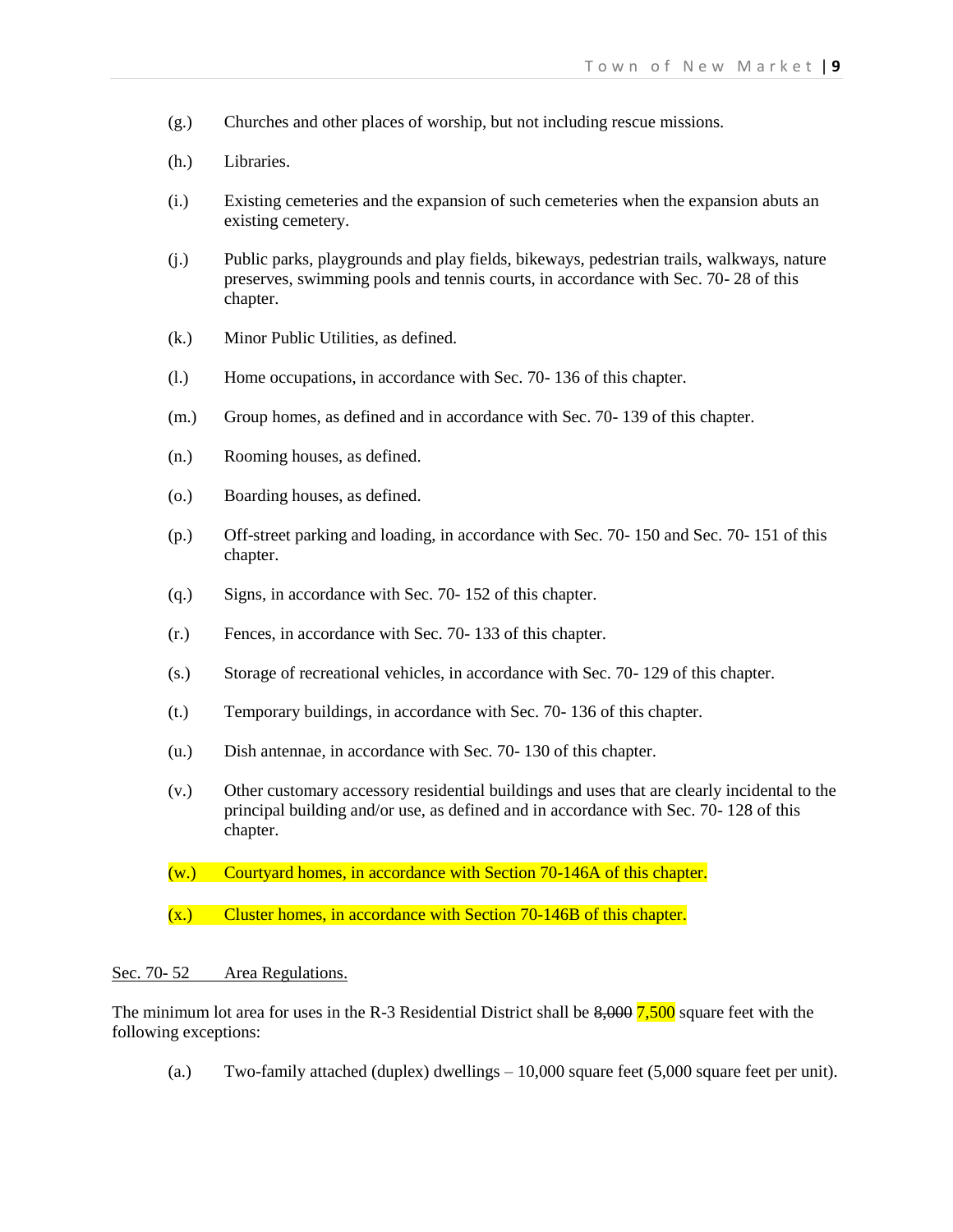(b.) Town houses – Interior lot: 1,800 square feet per unit. End and corner lot: 3,000 square feet per unit.

The maximum density for town house development shall not exceed ten (10) lots per gross acre.

- $(c.)$  Multi-family dwellings  $-10,000$  square feet for the first two  $(2)$  dwelling units, plus: 1,500 square feet for each dwelling unit in excess of two contained in an apartment house, as defined; or 2,500 square feet for each dwelling unit in excess of two contained in a garden apartment or condominium, as defined.
- $(d.)$  Courtyard homes  $-4,000$  square feet
- $(e.)$  Cluster homes  $-5,500$  square feet

#### Sec. 70-66 Height Regulations.

- (a.) Buildings in the B-1 Business Districts may be erected up to thirty-five (35) feet in height from grade, except that:
- $(b.)$  Any use A public or semi-public use such as a school, church, library or general hospital may be erected up to a height of sixty (60) feet from grade, upon recommendation by the zoning administrator and approval by the planning commission. Additional yard areas may be required as a condition for additional height allowances.
- (c.) Church spires, cupolas, belfries, water towers, chimneys, flues, flagpoles, television antennae and radio aerials shall be exempted. Parapet walls may be up to four (4) feet above the height of the building upon which the walls rest.

#### Sec. 70-75 Yard Regulations.

(a.) Side. None, with the exception of shopping centers which shall be in accordance with Sec. 70-144 of this chapter and when such use abuts a residential district, which shall require a side yard of at least twenty (20) feet.

With the exception of shopping centers, the minimum width of each side yard in the B-2 Business District shall be ten (10) feet; except, that when such use abuts a residential district, there shall be a side yard of twenty (20) feet.

(b.) Rear. None, with the exception of shopping centers which shall be in accordance with Sec. 70-144 of this chapter and when such use abuts a residential district, which shall require a rear yard of at least twenty (20) feet.

With the exception of shopping centers, the minimum rear yard shall be ten (10) feet; except that when such use abuts a residential district, the minimum rear yard shall be twenty feet.

#### Sec. 70-76 Height Regulations.

(a.) Buildings in the B-2 Business District may be erected up to thirty-five (35) feet in height from grade, except that: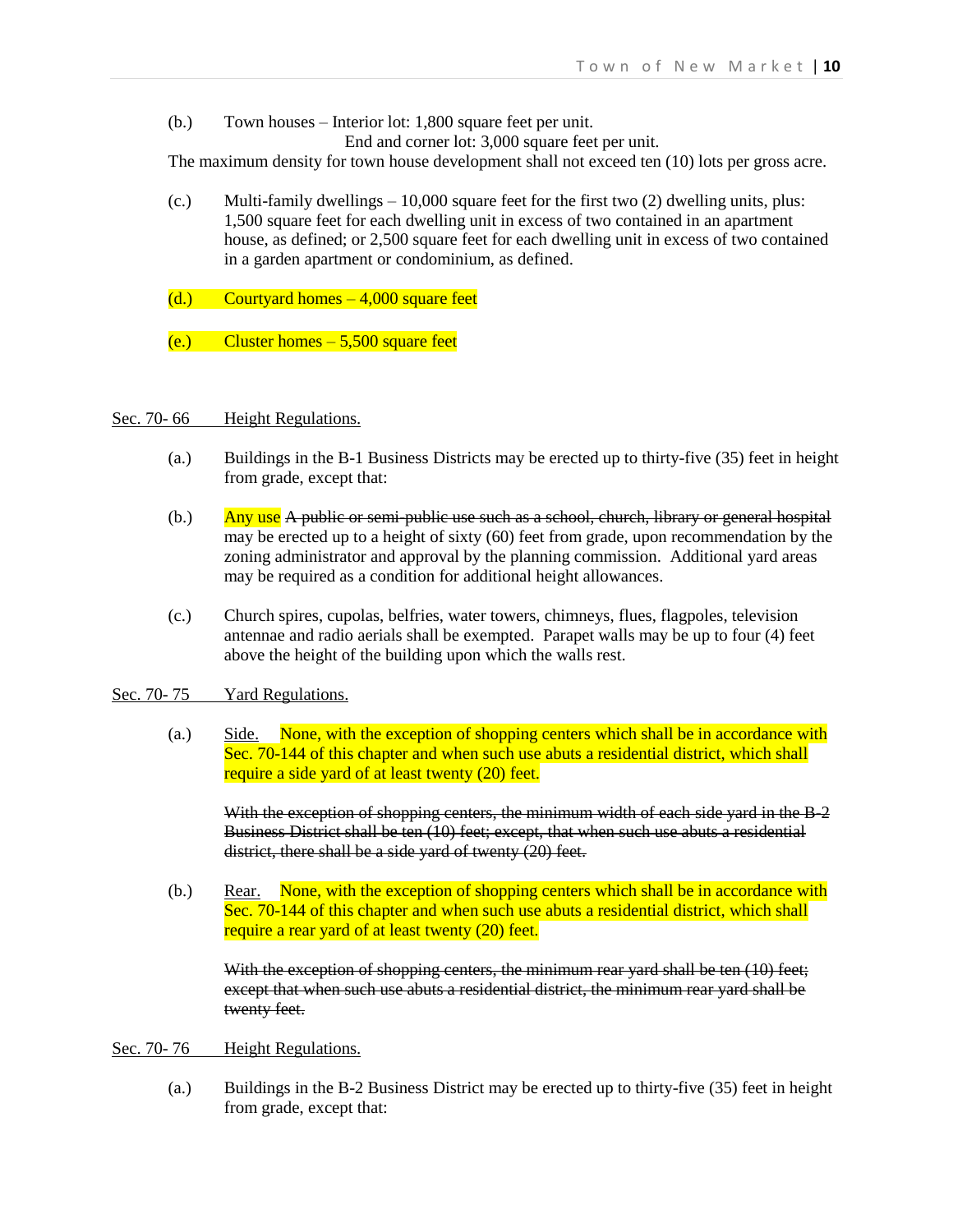- $(h.)$  Any use A public or semi-public building, such as a school, church, library or general hospital may be erected to a height of sixty (60) feet from grade, upon recommendation by the zoning administrator and approval by the planning commission. Additional yard areas may be required as a condition for additional height allowances provided, that the required front, side and rear yards shall be increased on foot for each one foot of height over thirty-five (35) feet.
- (c.) Church spires, belfries, cupolas, municipal water towers, chimneys, flues, flagpoles, television antennae and radio aerials shall be exempted. Parapet walls may be up to four (4) feet above the building upon which the walls rest.

### Sec. 70-77 Lot Coverage

The maximum combined building coverage and paved area shall not exceed eighty-five (85) percent of the total lot area, with the exception of Lot coverage for shopping centers which shall be in accordance with Sec. 70- 144 of this chapter.

## Sec. 70-146B Cluster Home Regulations.

Cluster home developments, as defined and where permitted by this chapter, shall comply with all requirements set forth in the district regulations, and shall also comply with the following provisions:

- (a.) Dimensional and Density Requirements.
	- 1. The minimum lot size for any cluster home development shall be one (1) acre.
	- 2. The minimum lot width for a cluster home development shall be two-hundredtwenty five (225) feet at the setback line.
	- 3. Lot area, setback, yard, frontage and height regulations for individual cluster home lots and units shall be as established in the various districts where courtyard home development is permitted.

# (b.) Open Space.

- 1. Open space requirements for cluster home developments shall be established in the various district regulations where cluster homes are permitted, but shall be not less than fifteen (15) percent of the gross area of the cluster home development.
- 2. Open space for the cluster home development shall be green space established for the common use and enjoyment of the residents of the cluster home development, and shall not include public streets or roads, parking areas (other than parking provided solely for recreational facilities, which may comprise up to ten (10) percent of the required open space), or for building or structures (other than buildings or structures established for recreational uses, which may comprise up to twenty-five (25) percent of the required open space). Open space may include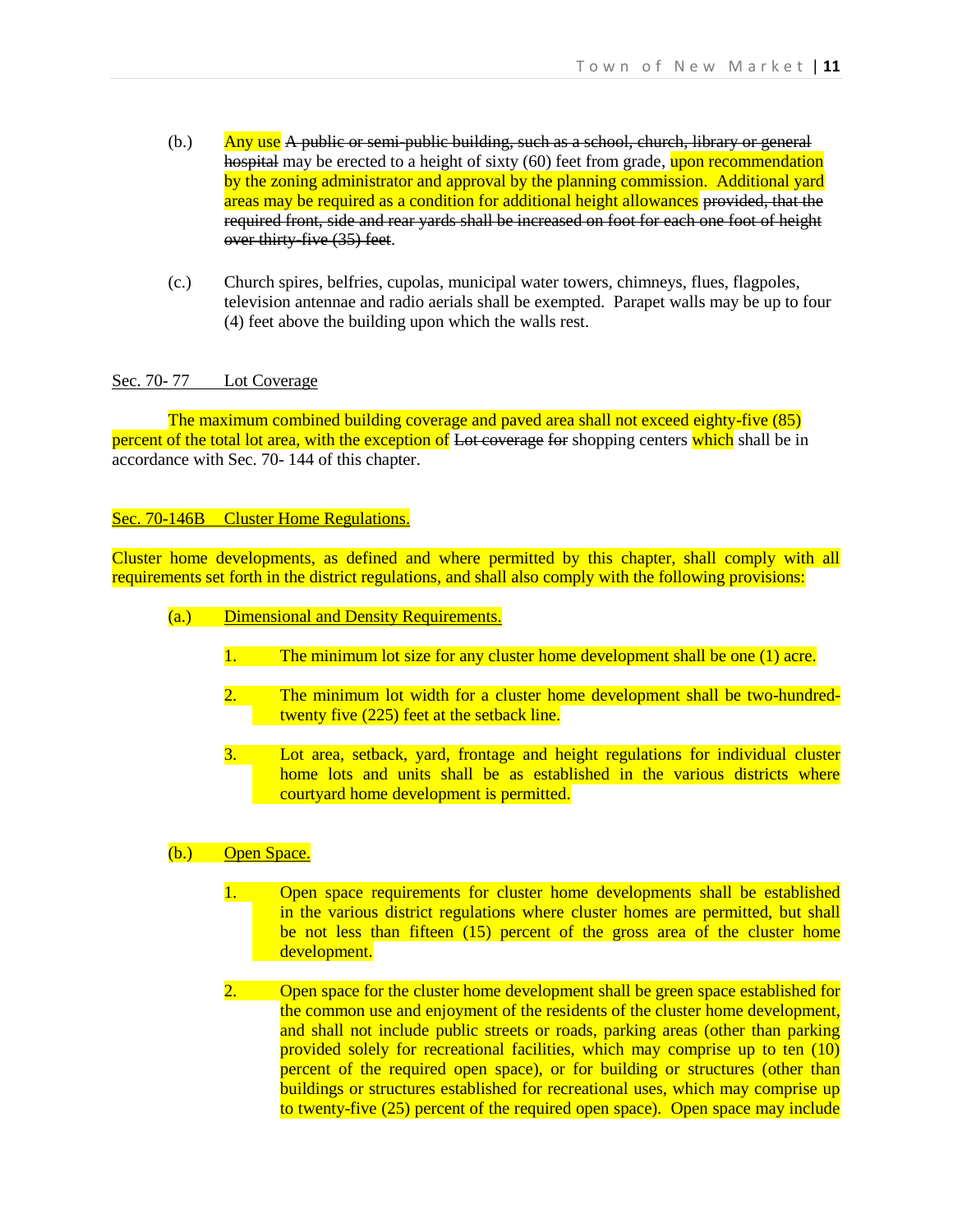natural green space or developed recreational space, such as parks, pedestrian ways, bicycle paths and other similar uses.

- 3. Open space shall not include yard areas of individual cluster home lots for calculating the required minimum open space area, however common easements, such as for pedestrian walkways, may be established on the individual lots, in accordance with the provisions of this Section.
- 1. All open space shall be preserved for its intended purpose, as expressed in the approved site plan.
- 2. Management of open space shall be in accordance with the provisions of this Section.
- (c.) Access and Circulation.
	- 1. The cluster home development's vehicular and pedestrian circulation systems shall be designed to provide safe and convenient access to individual courtyard home lots and common open space.
	- 2. All courtyard home lots shall front on a dedicated public street.
	- 3. Individual walkways, a minimum of four (4) feet in width and constructed of concrete, brick or other suitable material, shall be installed in accordance with the Town's Subdivision Ordinance.
	- 4. The minimum radius for cul-de-sacs shall be fifty (50) feet.
	- 5. Other requirements may be imposed by the zoning administrator and/or the planning commission when deemed necessary for the public safety.
- (d.) Off-Street Parking.

In addition to the applicable provisions in Sec. 70-150 of this Article, off-street parking shall be provided as follows:

- 1. A minimum of two (2) parking spaces shall be provided for each cluster home dwelling. Such parking spaces shall contain a minimum of two-hundred (200) square feet each and shall be located on the same lot as the dwelling they serve. A garage may provide such required parking spaces, provided that adequate space for vehicle maneuvering is provided on the lot.
- 2. Each individual lot parking area, including driveways, shall be paved with a permanent hard surface material.
- 3. Each off-street parking area, including driveways, shall have unobstructed access to a public street or to an access easement. Driveways shall have a minimum width of twelve (12) feet at the street curb line and at the right-of-way line.
- 4. Common parking areas, such as overflow parking or parking for recreational open space, shall be expressed on the approved site plan.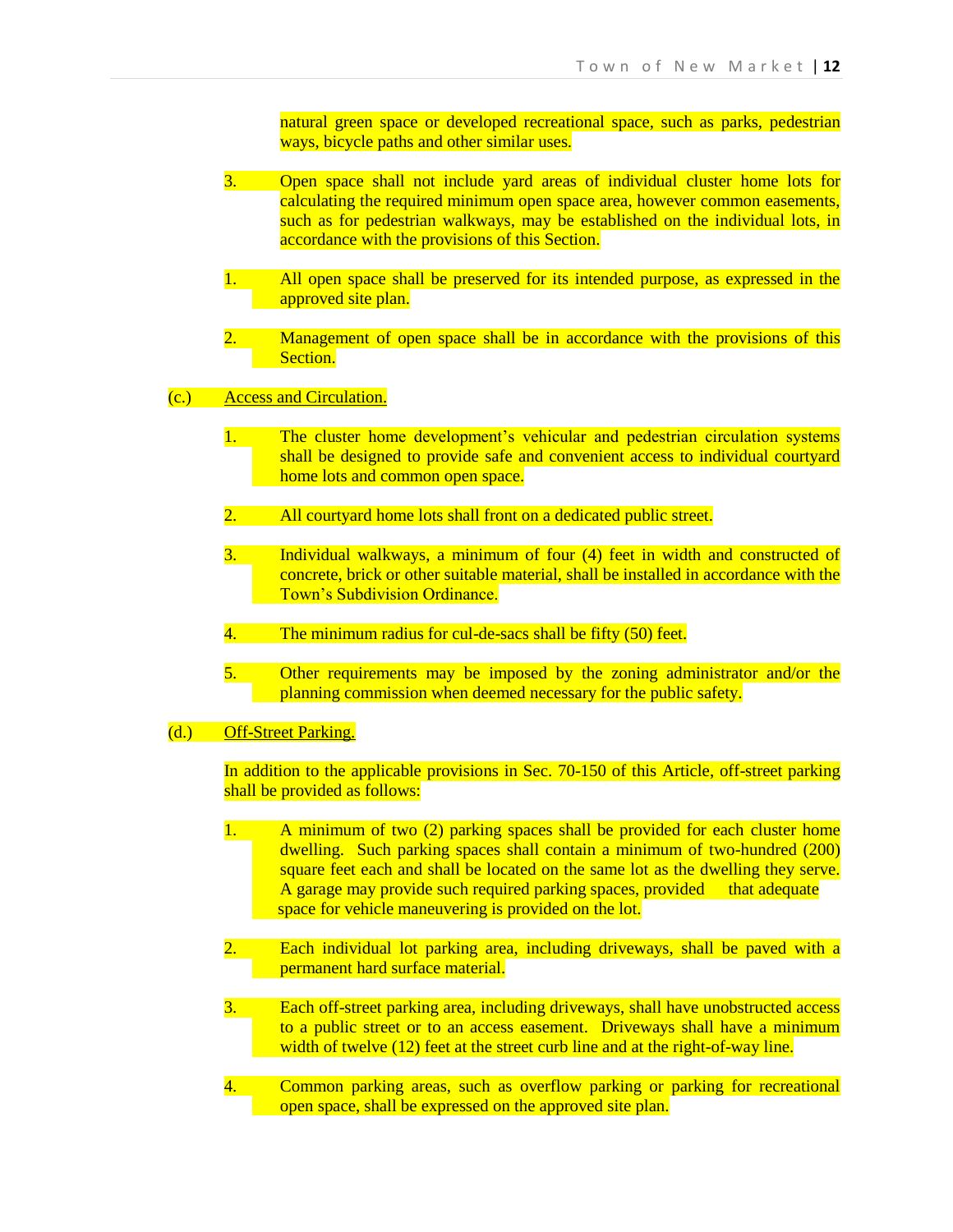- 5. Common parking areas shall not be located or designed so as to require vehicles entering or exiting the site to make an unlawful maneuver within the public rightof-way.
- 6. Entrances and exits to access drives or common parking areas shall have a minimum width of twelve (12) feet, at the street line, for each lane of traffic entering or leaving the site.
- 7. Entrances, exits and access easements to common parking areas shall be designed so as to prevent the blocking of vehicles entering or leaving the site.
- 8. All dead end common parking areas shall be designed to provide sufficient backing-out area for end parking spaces.
- 9. Concrete curb and gutter and permanent hard surface material paving shall be required for common parking areas only if it is deemed necessary by the zoning administrator and/or the planning commission for the management of storm drainage, channeling of traffic, protection of buildings or landscaping, and the separation of pedestrian and vehicular traffic. For infrequent used or low traffic volume common parking areas, such as overflow parking or recreational use parking, the use of environmental friendly methods and practices, such as grass pavers, is encouraged in place of impervious pavement and concrete.

# (e.) Utilities, Services and Easements.

- 1. Within the cluster home development, all utilities, including telephone, television cable and electric systems, shall be installed underground. Appurtenances to these systems which require above ground installation must be effectively screened, thereby exempting them from this requirement.
- 2. Cluster home developments must provide adequate drainage and easements for the installation and maintenance of utilities.
- 3. All cluster home dwellings must be individually connected to the Town's public water and sewer systems.
- 4. An easement of access must be provided for all common maintenance areas. This easement, in addition for the purpose of access, shall also be for ingress and egress and for performing any and all tasks, obligations, and duties of the Developer, Association, and managing agent, including, but not limited to, maintenance, repairs, rebuilding, relocation of utility lines, grounds care, and replacement of components.

# (f.) Design Standards and Improvements.

All applicable design standards and improvements as required and set forth in this chapter and the Town's Subdivision Ordinance shall be followed, unless exempted, and subject to approval of the zoning administrator and/or the planning commission, as provided herein.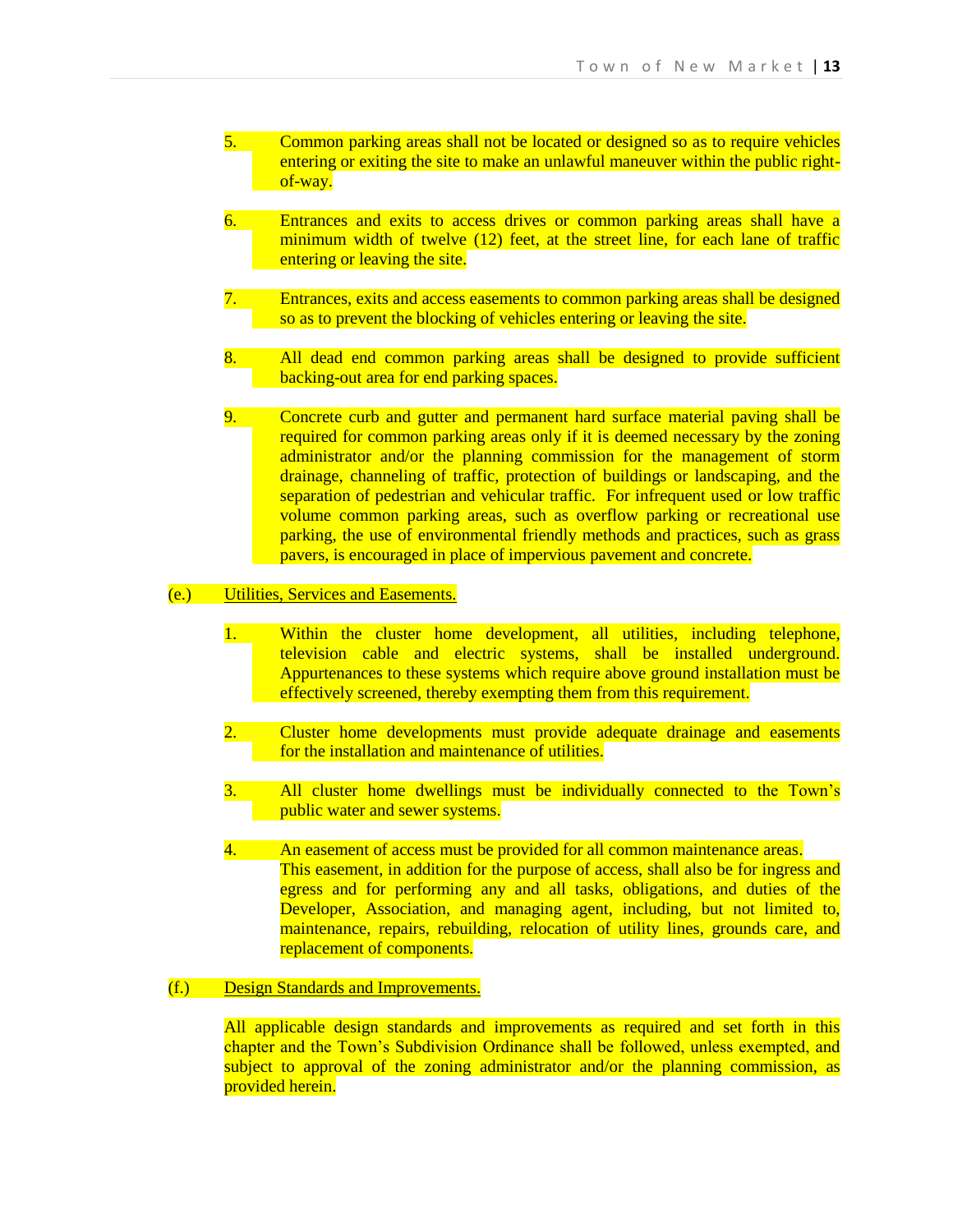# (g.) Accessory Buildings.

Accessory buildings are permitted in accordance with Sec. 70-128 of this chapter.

### (h.) Lighting.

Lighting for a cluster home development shall be provided for the safety and convenience of residents, but shall be arranged so as not to reflect toward any public streets or cause annoyance to surrounding property owners or residents.

(i.) Storage of Trash and Rubbish.

Collection of trash and rubbish shall be provided for cluster home lots through the Town of New Market's refuse collection system.

(j.) Screening, Buffering and Landscaping.

Screening, buffering and landscaping areas shall be expressed on the approved site plan. Such screening and/or buffering shall be provided in accordance with Sec. 70-135 of this Article.

(k.) Management of Open Space and Improvements.

Management of all common open space and improvements shall be as follows:

- 1. The developer shall provide for the establishment of an incorporated property owner association of all individuals or corporations owning property within the cluster home development to insure the maintenance of all common open space, land, facilities, utilities and improvements, including, but not limited to, pedestrian walkways, recreational open space and facilities, common green space and detention ponds and/or other erosion and sedimentation facilities and/or stormwater management structures.
- 2. An organization established for this purpose shall meet the following requirements:
	- a. The organization shall be established prior to the sale of any lots.
	- b. Membership in the organization shall be mandatory for all property owners, present and future, within the cluster home development, and the said organization shall not discriminate in its membership or stockholders.
	- c. The organization shall manage all open space and recreational facilities, and shall provide for the maintenance, administration and operation of said land and improvements and any other common land within the development. It shall also secure adequate liability on such land.
	- d. All such lands and improvements shall be described as to location, size, use and control in the declaration of covenants, conditions and restrictions. This declaration shall set forth the method of assessment for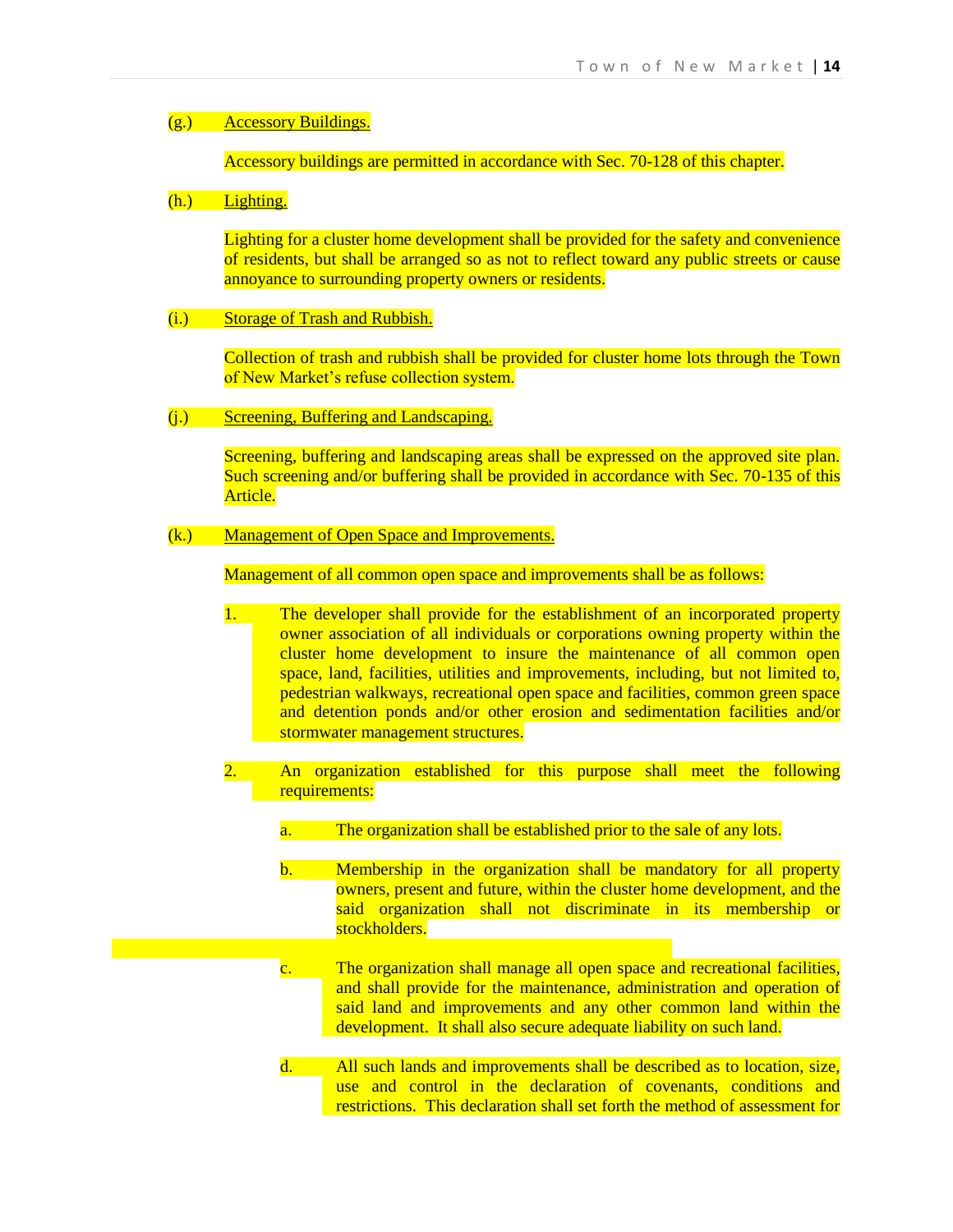maintenance of such lands and improvements. Such assessments shall constitute a pro-rata lien upon the individual cluster home lots. Covenants, conditions and restrictions shall run with the land and be for the benefit of present, as well as future, property owners.

- 3. All property deeds shall be subject to the above covenants, conditions and restrictions, and shall contain a prohibition against partition.
- 4. The responsibility for the maintenance of cluster home exteriors, individual lawns, snow removal from other than public streets and other similar services, shall also be addressed by the covenants, conditions and restrictions.

5. The developer shall be responsible for the management and maintenance of all common areas, open space, easements and improvements within the courtyard home development until such common areas, open space, easements and improvements are taken over by the property owners association. All said lands, easements and improvements shall be in good operating order and condition and in compliance with all applicable laws, codes and regulations at the time of transfer to the property owners association. The developer shall notify the zoning administrator when the transfer occurs.

- 6. Maintenance of detention ponds and other erosion and sedimentation and/or stormwater management structures shall be in accordance with current town standards, as determined during the erosion and sedimentation plan approval process and as required by the Subdivision Ordinance of the Town of New Market. A maintenance plan for such structures shall be submitted by the developer for review at the time of the erosion and sedimentation plan review. A formal agreement for the maintenance of such structures shall be made with the Town prior to Final Plat or Final Site Plan approval, whichever is applicable, and subject to review after final site inspection, in accordance with current administrative guidelines.
- 7. The Town shall have the right to inspect any common area, easement, detention pond or other erosion and sedimentation and/or stormwater management structure of dedicated facility to insure compliance with the Code of the Town of New Market. If the maintenance of such areas, easements, structures or facilities is neglected or becomes a danger to public health and safety, the zoning administrator shall give ten (10) days written notice to the responsible party to correct the violation. Upon failure to comply with this notice, the Town shall have the authority to perform the work necessary to bring the area into compliance with all applicable codes, and to recover all costs from the owner(s).
- 8. All maintenance within the cluster home development shall be provided for in such a manner so as to discharge any responsibility from the Town.
- (l.) Site Plans.

A detailed site plan shall be submitted, in accordance with the provisions of Article XVII of this chapter. Upon approval by the zoning administrator, a properly prepared subdivision plat, showing all the information required by the Subdivision Ordinance and by this chapter, may be submitted as a site plan.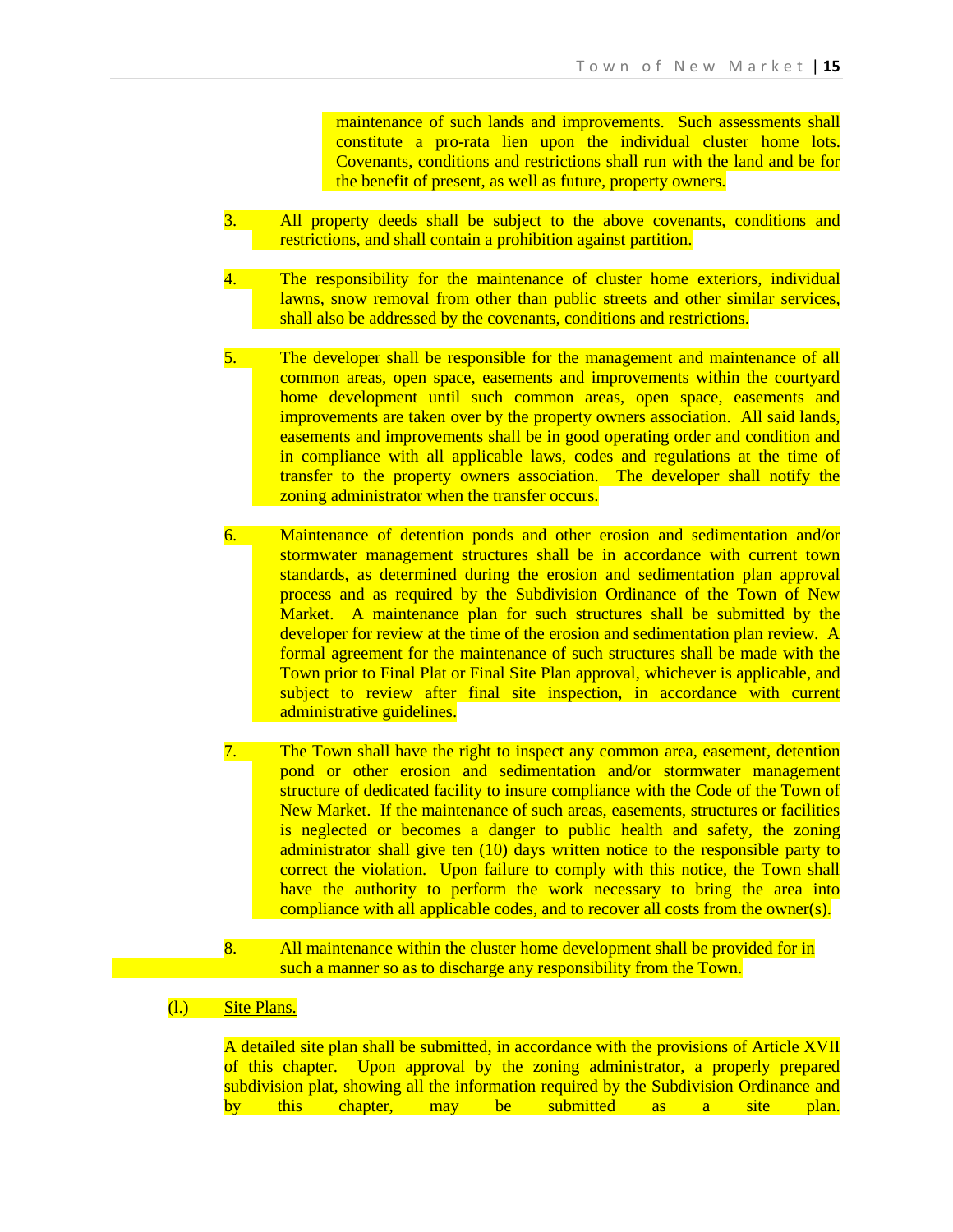# **Proposed Zoning Ordinance Amendments (Section 70 of the Code of New Market)**

Text upon adoption would be printed within a new edition of the zoning ordinance as shown

### Sec. 70- 10 Specific Definitions

Projection. Building features which extend outward from a structure's foundation including, but not limited to decks, patios, chimneys, open fire escapes, and bay windows.

#### Dwelling

(g.) Cluster home. A single-family detached dwelling, on its own lot, located in a grouping of at least three such units that includes dedicated open space. Cluster homes as a result may occupy smaller lots than traditional single-family detached dwellings.

### Sec. 70- 132 Projections into Yards

The following projections shall be permitted into required yards and shall not be considered in the determination of yard size or lot coverages:

> (f.)Chimneys may extend up to three (3) feet into any required yard; provided that they are not closer than five (5) feet to any adjoining lot line.

(g.) Open fire escapes may extend up to five (5) feet into a required yard; provided that they are not closer than five (5) feet to any adjoining lot line.

(h.) Cornices, awnings, gutters or similar structural overhangs which are at least eight (8) feet above grade may extend up to three (3) feet into any required yard; provided that they are not closer than five (5) feet to any lot line. No such projection shall have a vertical surface area whose areas is more than twenty-five (25) percent of the area obtained by multiplying the mean height of the structure by the length of the structure along which the yard is violated.

(i.)Uncovered patios, stoops, terraces or decks which are attached to the principal structure and which have no part of their floor higher than three (3) feet above grade on the lot may extend up to five (5) feet into a required front yard, ten (10) feet into a required rear yard, and three (3) feet into one required side yard; provided that any such patio, stoop, terrace or deck shall not be located closer to any lot line than one-half (1/2) the distance measured from the applicable lot line to the closest point of the corresponding building face. When two town houses are attached, such patio, terrace, stoop or deck shall not be located closer than two (2) feet to the commonly shared side lot line.

Uncovered patios, terraces, stoops or decks which are attached to the principal structure and which are more than three (3) feet above grade on the lot may extend up to ten (10) feet into a required rear yard; provided that such ratio, terrace, stoop or deck is not located closer to the rear lot line than one-half  $(1/2)$  the distance measured from the rear lot line to the closest point of the dwelling. The front and side yard requirements as set forth in the applicable district regulations shall apply; however, when two town houses are attached, such patio, terrace, stoop or deck shall not be located closer than two (2) feet to the commonly shared lot line.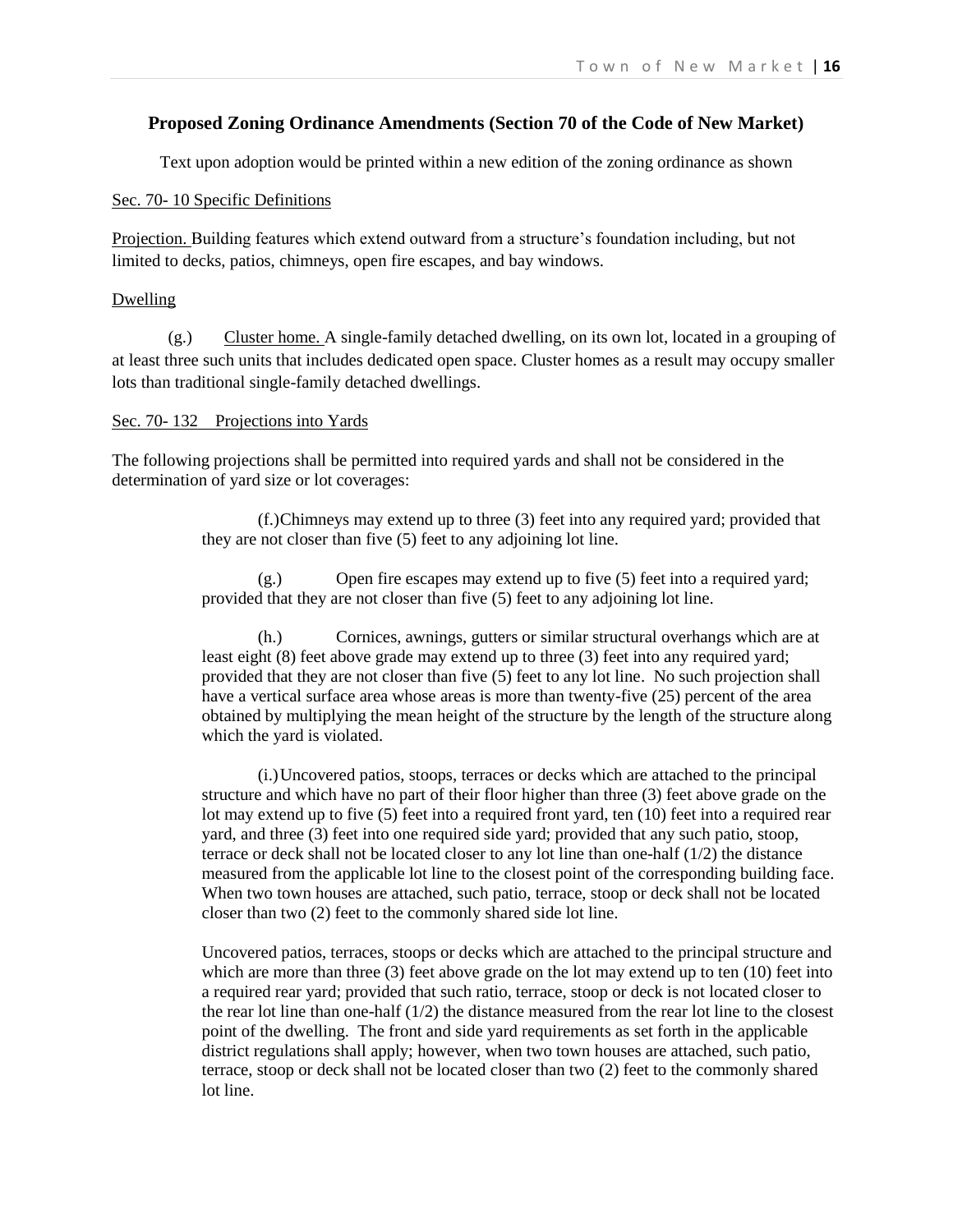$(i)$ .) A one story bay window may project nor more than three (3) feet into any required yard area.

#### Sec. 70- 137 Home Occupations

It is the intent of this Section to ensure the compatibility of home occupations with other permitted uses, to preserve the character of residential neighborhoods, and to prevent excessive noise, traffic, nuisance, safety hazards, and other potentially adverse impacts of commercial uses conducted in residential areas. Home occupations may be permitted in any dwelling in any district where residential uses are permitted. In addition to applicable restrictions in each district, home occupations shall be subject to the following restrictions:

> (o.) The home occupation shall be operated only by residents of the dwelling unit. If the operator is a tenant, written permission of the land owner is required. Not more than one person who is not a member of the family occupying such dwelling shall be employed on the premises in connection with the home occupation.

(p.) The home occupation shall be clearly incidental or secondary to the use of the dwelling as a residence and shall be restricted to the residence only. An accessory building may be constructed or used for storage of inventory in conjunction with the home occupation.

(q.) Home occupation activities shall not occupy more than twenty-five (25) percent of the floor area of the dwelling.

(r.) No storage or display of products, goods or commodities shall be visible from outside the dwelling.

(s.) No alteration to the exterior appearance of the dwelling or premises shall be made which changes the residential character of the property.

(t.) No on-premises sale of merchandise shall be allowed.

(u.) No equipment shall be used except as is customarily used for purely domestic or household purposes. No toxic, explosive, flammable, combustible, corrosive, radioactive or other dangerous or hazardous materials shall be used or stored on the site. The dwelling or premises shall not be rendered objectionable or detrimental to the residential character of the neighborhood due to emission of odor, gas, smoke, dust, noise, vibration, glare, electrical disturbance, or similar condition.

(v.) No motor vehicle shall be regularly operated from the premises that display advertising for the home occupation.

(w.) There shall be no advertising on the premises in the R-1 Residential District, and there shall be no advertising on the premises other than a single, nonilluminated, non-electric sign in any other residential district, in accordance with the provisions of Sec. 70- 152 of this chapter. Such sign shall not exceed six (6) feet in height, and shall be set back at least five (5) feet from all property lines and road right-of-ways.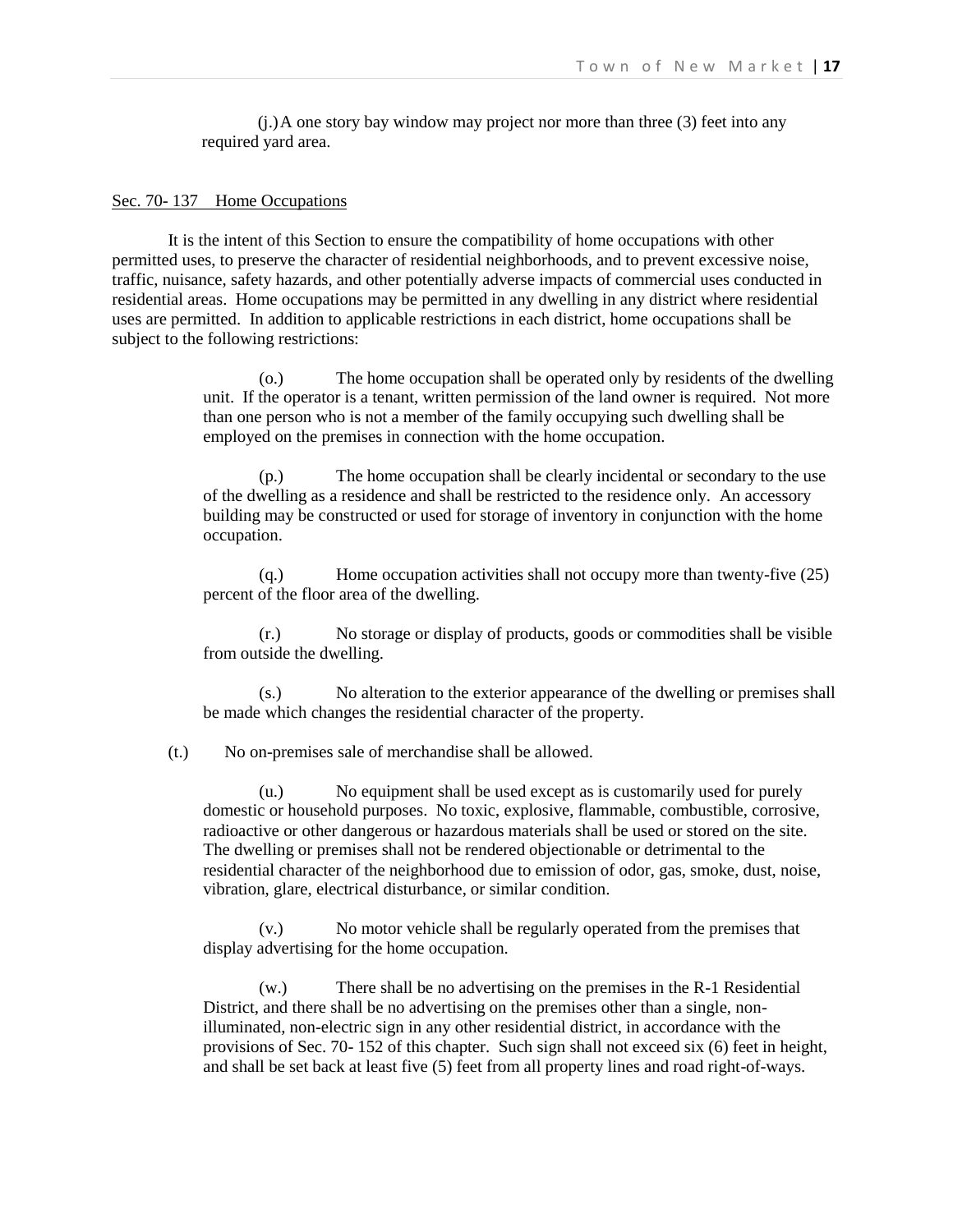(x.) No traffic shall be generated by such home occupation in greater volumes than would normally be expected in a residential neighborhood. Any need for parking generated by the home occupation is required to be provided on-site, and shall be done in a manner which protects the residential character of the area and the visual appearance of the residence.

(y.) A home occupation shall comply with all applicable town ordinances and regulations, including the need to obtain applicable business licenses and a home occupation permit, in accordance with the provisions of this Section. In addition, home occupations shall comply with all applicable county, state or federal regulations governing the activity.

(z.) In-home day care, as defined, for up to nine (9) persons shall be considered a permitted home occupation, provided that the other provisions of this Section and chapter are complied with.

(aa.) Permitted home occupations shall not, in any event, include: in-home day care for more than (9) persons; bed and breakfast establishments; rooming or boarding houses; nursing homes; beauty parlors, barbershops, or manicurists with more than one chair; massage parlors; animal hospitals; kennels; animal grooming business; dance instruction or exercise studios; restaurants; automobile repair or paint shops; wayside stands; outdoor repair or service; rental of any equipment or other items; welding or machine shops; or other similar uses. If there is a question regarding the appropriateness of an activity, the zoning administrator shall determine, based upon the criteria set forth in this Section and in this chapter, if the activity is a permitted home occupation. The administrator may request review by the planning commission or other appropriate agencies prior to making such a determination.

#### (bb.)Application, Review and Enforcement Procedures

1. Any person desiring to establish a home occupation, as authorized herein, shall submit a home occupation permit application to the zoning administrator on a form provided by the town. The administrator shall review the application for compliance with this Section and other applicable provisions of law and shall make a decision to approve, approve with conditions, disapprove, or refer the application to the planning commission or other agencies for review, within two (2) weeks of the date a complete application is received. The zoning administrator may impose reasonable conditions on the conduct of the home occupation use.

2. All home occupation permits shall remain valid unless there is a violation of this Section or of the conditions of the permit, or unless a current business license is not maintained. Home occupation permits shall be renewed annually by application for a business license.

3. Home occupation applicants shall permit reasonable inspections of the premises by the zoning administrator or his designee to determine compliance with this Section and the conditions of the home occupation permit.

4. The zoning administrator, upon becoming aware of any violation of this Section or of the conditions of the permit, shall serve a notice of violation to the operator of the home occupation. Upon the receipt of such notice, the operator of such activity will have ten (10) days to correct the violation.

5. The zoning administrator may revoke a home occupation permit for violation of this Section of the conditions of the permit. Notice of such revocation shall be given in writing by the administrator to the operator of the home occupation, by hand delivery or certified mail, setting forth the reasons for the revocation, the date and time upon which the revocation is effective, and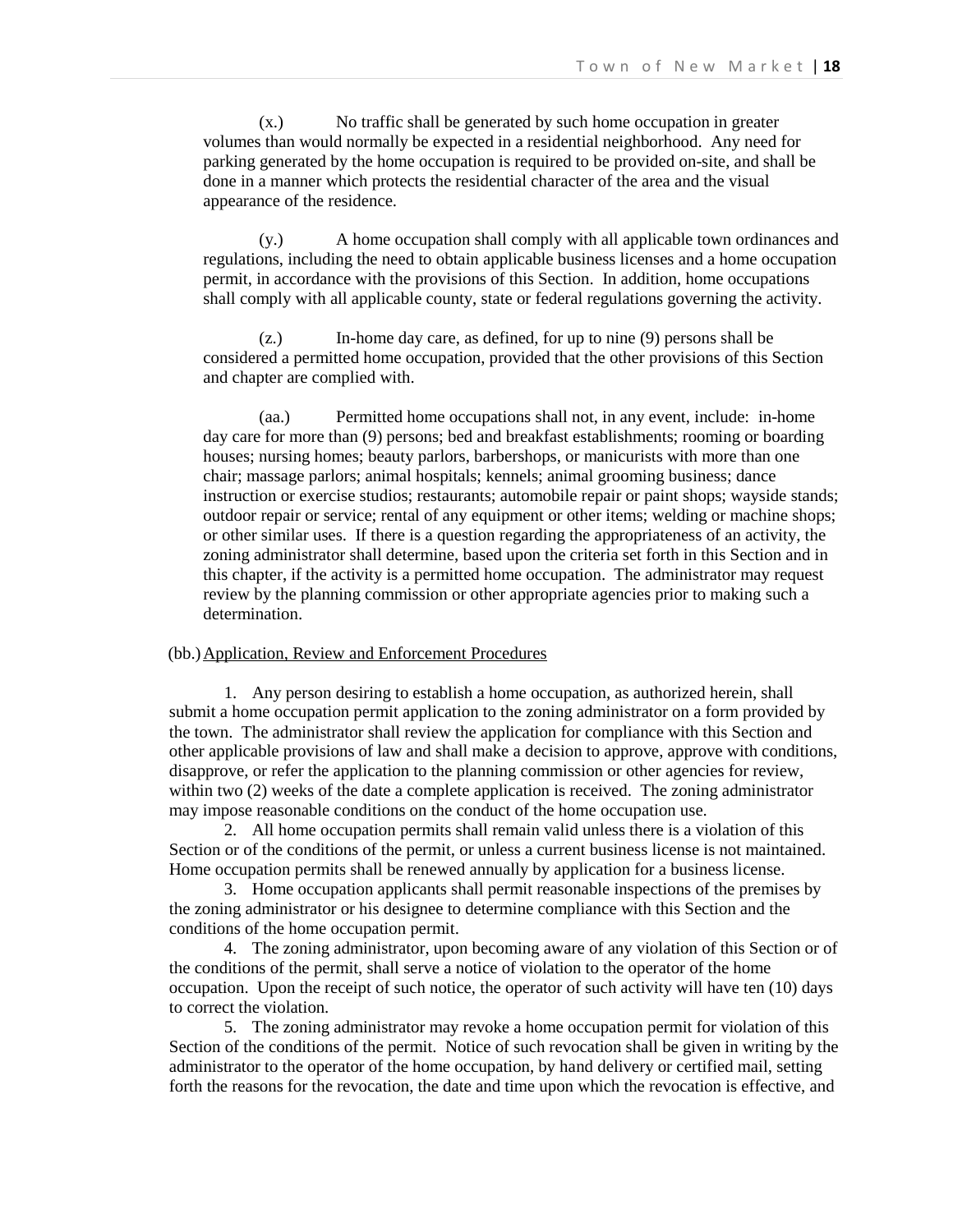the appeals procedure. This provision shall not preclude the use of any other remedy prescribed by law with respect to violations of the provisions of this chapter.

6. Any person aggrieved by an action of the zoning administrator in granting, denying or revoking a home occupation permit may appeal the decision to the board of zoning appeals, in accordance with the provisions of Article XIX of this chapter.

7. Fees for appropriate business licenses shall be in accordance with applicable town ordinances and regulations.

### Sec. 70- 152 Sign Regulations

(h.) Nonconforming Signs

Any Sign or Sign Structure which was lawfully in existence at the time of the effective date of this Chapter which does not conform to the provisions herein shall be deemed a Nonconforming Sign. Every sign at a location shall be deemed a Nonconforming Sign when the total sign area exceeds that permitted in the applicable zoning district. A Nonconforming Sign may remain, except as qualified below, provided that they are kept in good repair:

- 1. No Nonconforming Sign or nonconforming Sign Structure shall be enlarged, moved, extended, or structurally reconstructed, unless the enlargement, extension, reconstruction, or moving will make the Sign a conforming Sign.
- 2. Nothing in this Section shall be deemed to prevent keeping in good repair a Nonconforming Sign or nonconforming Sign Structure. Nonconforming Signs shall not be extended or structurally reconstructed or altered in any manner, except that a Sign Face may be changed so long as the new Sign Face is equal to or reduced in height and/or Sign Area.
- 3. A Nonconforming Sign or nonconforming Sign Structure which is destroyed or damaged to the extent exceeding fifty percent of its Sign Area shall not be altered, replaced or reinstalled unless it is in conformance with these sign regulations. If the damage or destruction is fifty percent or less of the Sign Area, the Sign may be restored within two years of the destruction, but shall not be enlarged in any way.
- 4. A Nonconforming Sign or Sign Structure shall be removed if the structure or use to which the Sign is accessory is destroyed or demolished to the extent exceeding fifty percent of the Structure's appraised value, as provided in Article XVI of this chapter.
- 5. A Nonconforming Sign or nonconforming Sign Structure shall be removed if the use to which it is accessory to has ceased operation for a period of two years or more. The owner of the lot upon which the Sign or Sign Structure is located shall remove the Sign or Sign Structure after notice is provided by the Zoning Administrator, providing the owner thirty days to remove it. If the owner fails to comply with the notice, the Zoning Administrator or his designee may enter the lot upon which the Sign or Sign Structure is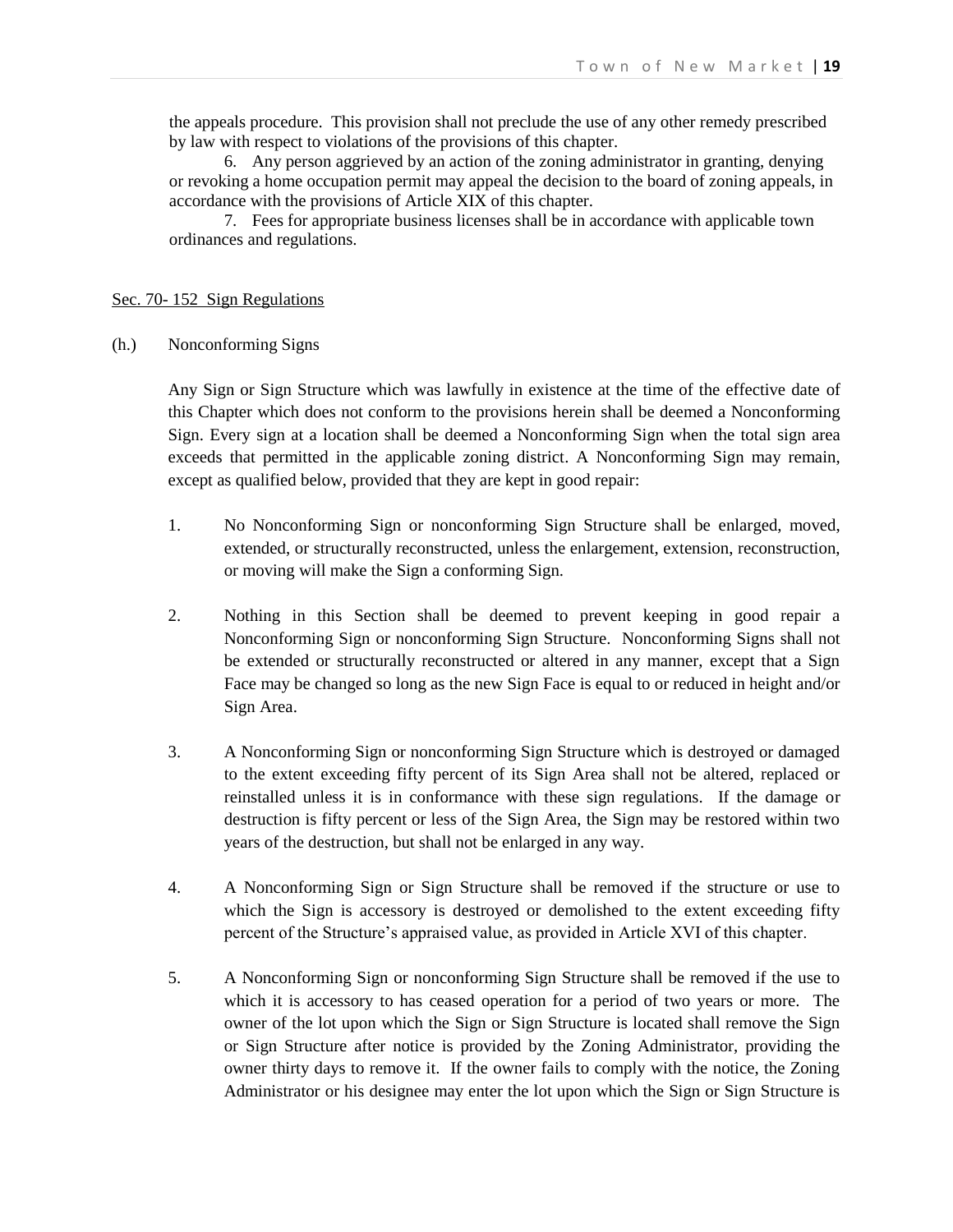located and remove any such Sign or Sign Structure or may initiate such legal action as may be necessary to gain compliance with this provision. The cost of such removal shall be chargeable to the owner of the lot.

6. A Nonconforming Sign which is changed to a conforming Sign or is replaced by a conforming Sign, shall no longer be deemed to be nonconforming, but shall still be in accordance with the provisions of this Section.

## Sec. 70-31 Permitted Uses with a Condition Use Permit.

The following uses may be permitted in the R-2 Residential District, subject to the procedures and the criteria established in this chapter:

- (a.) Two-family attached (duplex) dwellings, each unit of which may be separately owned.
- (b.) Two-family dwellings.
- (c.) Town houses, in accordance with Sec. 70- 145 of this chapter.
- (d.) Multi-family dwellings, including apartment houses, garden apartments and condominiums, as defined and in accordance with Sec. 70- 146 of this chapter.
- (e.) Professional offices and office buildings, in accordance with Sec. 70- 142 of this chapter.
- (f.) Rooming houses, as defined.
- (g.) Boarding houses, as defined.
- (h.) Bed and breakfast establishments, in accordance with Sec. 70- 143 of this chapter.
- (i.) Resorts, country clubs and memorials.
- (j.) Private clubs and organizations.
- (k.) Public safety and other community services facilities and public and semi-public uses, as defined, that are not listed in Sec. 70- 30 of this chapter.
- (l.) Major public utilities, as defined.
- (m.) Nursing homes, rest homes and retirement homes, in accordance with Sec. 70- 141 of this chapter.
- (n.) Hospitals.
- (o.) Day care centers/facilities, as defined and in accordance with Sec. 70-140 of this chapter.
- (p.) Boarding facilities accessory to, and operating in conjunction with private schools, in accordance with Sec. 70- 38 of this Article.
- (q.) More than one main use may be permitted with a conditional use permit on any lot or parcel of land in the R-2 Residential District provided that: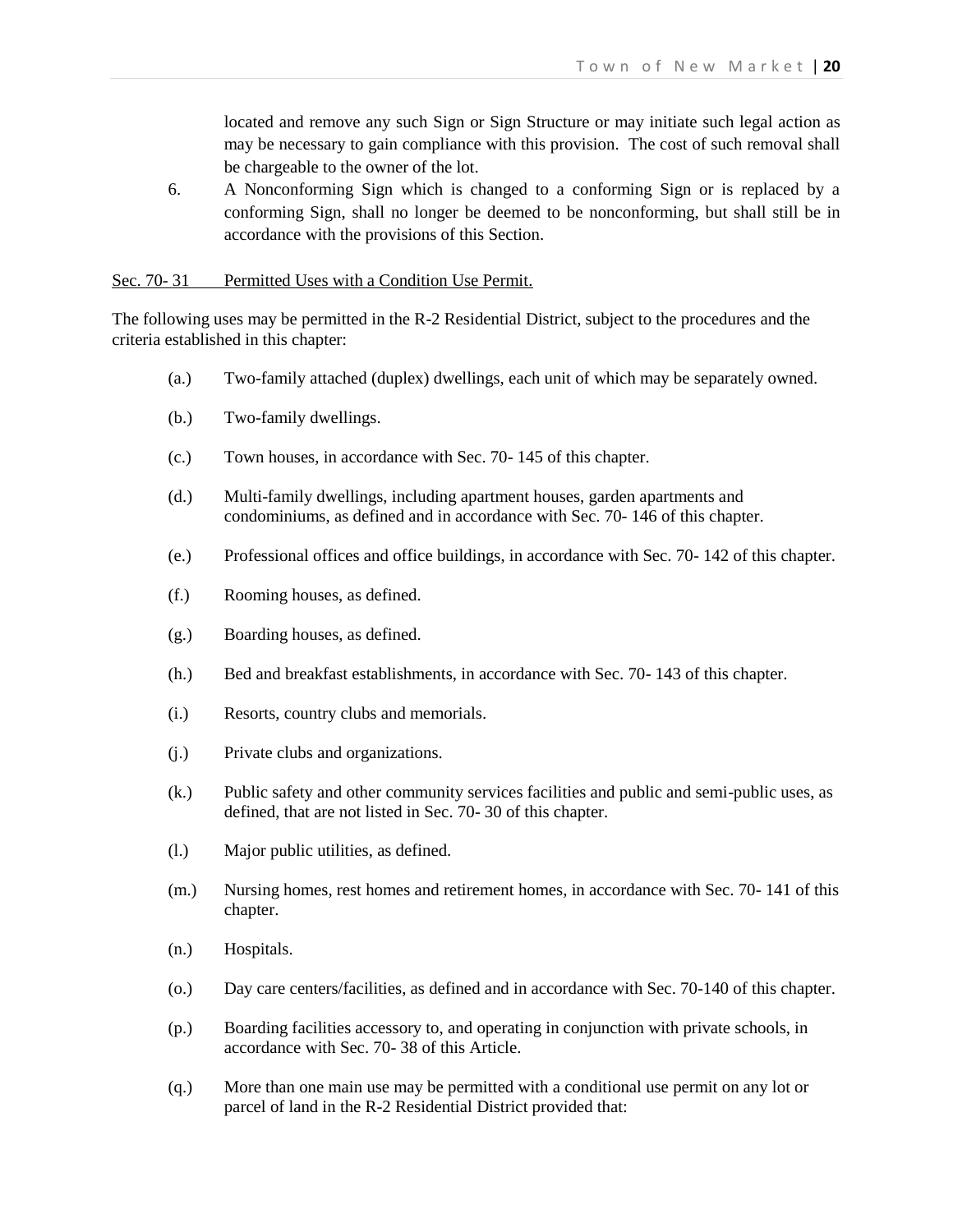- 4. The proposed uses are permitted by right or permitted with a conditional use permit in the R-2 zoning district;
- 5. Each of the proposed uses complies with all other requirements of this chapter; and
- 6. The governing body, in accordance with the provisions of this chapter, determines that the utilization of the property for more than one main use will in no way adversely impact the property in question or the surrounding neighborhood.
- (r.) Private medical transport service, as defined in Section 70-10, provided that no emergency lights, sirens or any other loud warning devices are used in conjunction with the operation of the business. This business shall comply with the requirements of Section 70-150 and 70-152.
- (s.) Courtyard homes, in accordance with Section 70-146A of this chapter.
- (t.) Cluster homes, in accordance with Section 70-146B of this chapter.

### Sec. 70-32 Area Regulations.

The minimum lot area for uses in the R-2 Medium Density Residential District shall be 10,000 square feet, with the following exceptions:

- (a.) Two-family attached (duplex) dwellings 15,000 square feet (7,500 square feet for each unit).
- (g.) Town houses Interior lot: 2,000 square feet per unit. End and corner lots: 3,000 square feet per unit. The maximum density for town house development shall not exceed ten (10) lots per gross acre.
- (h.) Multi-family dwellings 15,000 square feet for the first two dwelling units, plus: 1,500 square feet for each dwelling unit in excess of two (2) contained in an apartment house, as defined; or 2,500 square feet for each dwelling unit in excess of two (2) contained in a garden apartment or condominium, as defined.
- (i.) The following exception shall apply only to that area located within the boundaries of Congress Street, Dixie Lane, John Sevier Road and Fairway Drive on the East side of Congress Street; and that area located within the boundaries of Congress Street, tax map lot #103A2-A-287 (including this lot), Cadet Road and West Old Cross Road (U.S. Rt. 211 W). On the West side of Congress Street:

The minimum lot area for all uses other than town houses, two-family attached (duplex) dwellings and multi-family dwellings shall be 4,500 square feet, provided that:

- 1. Any new lot which is created by subdivision after the date of the adoption or amendment of this chapter shall have frontage on a public street, and;
- 2. On any lot, existing on-site parking that is not in excess of the minimum requirements set forth in Sec.  $70 - 150$  of this chapter shall not be reduced, nor shall access to such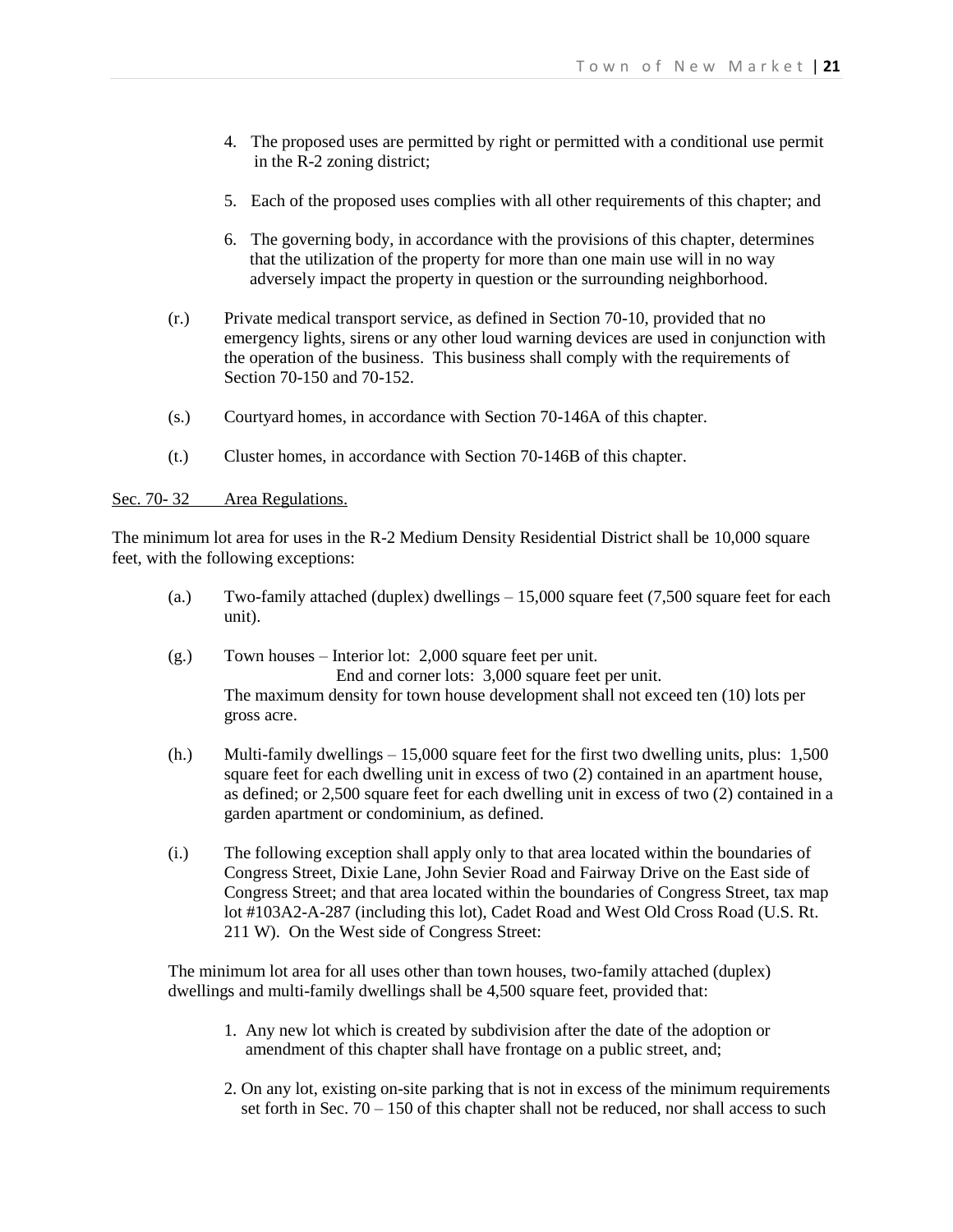parking be prevented, as a result of subdivision.

The town council, after notice, joint public hearing and recommendation from the planning commission, may further reduce the minimum lot size for subdivision in this area only if the size limitation of the original lot shall make it impossible to meet the 4,500 square foot area requirement. Such further reduction shall meet the following standards:

- 4. the reduced lot size shall not constitute a hazard to public health, safety or welfare;
- 5. the reduced lot size shall not adversely affect surrounding properties; and
- 6. the reduced lot size shall conform to all other requirements of this chapter.
- (j.) Courtyard Homes –5,500 square feet.
- (k.) Cluster Homes 7,000 square feet.

#### Sec. 70-38 Special Provisions

(b.) Corner lots.

With the exception of town houses, and unless otherwise provided in this chapter, the following provisions shall apply to corner lots in the R-2 Residential District:

- 4. Of the two sides of a corner lot, the front shall be deemed to be the shortest of the two sides fronting on streets; however, this provision may be waived by the planning commission, upon recommendation by the zoning administrator, in instances when it is determined that the interests of safety and/or practicality are best served by the granting of such a waiver.
- 5. The side yard on the side facing the side street shall be thirty (30) feet or more for both main and accessory buildings. For courtyard homes, the side yard on the side of the lot facing the side street plus any common open space shall insure that the minimum distance from the right-of-way line of the side street is thirty (30) feet.
- 6. For subdivisions platted after the enactment of this chapter, each corner lot shall have a minimum setback width at the setback line of not less than seventy-five (75) feet; except that two family attached (duplex) lots shall have a minimum setback width at the setback line of not less than fifty (50) feet (per unit); multi-family dwellings shall have a minimum setback width at the setback line of not less than one-hundred, twenty-five (125) feet; town houses shall have a minimum setback width at the setback line of not less than thirty (30) feet; and courtyard homes shall have a minimum setback width at the setback line of not less than fifty (50) feet.
- (e.) Recreational uses.

As provided in Sec. 70-28 of this chapter.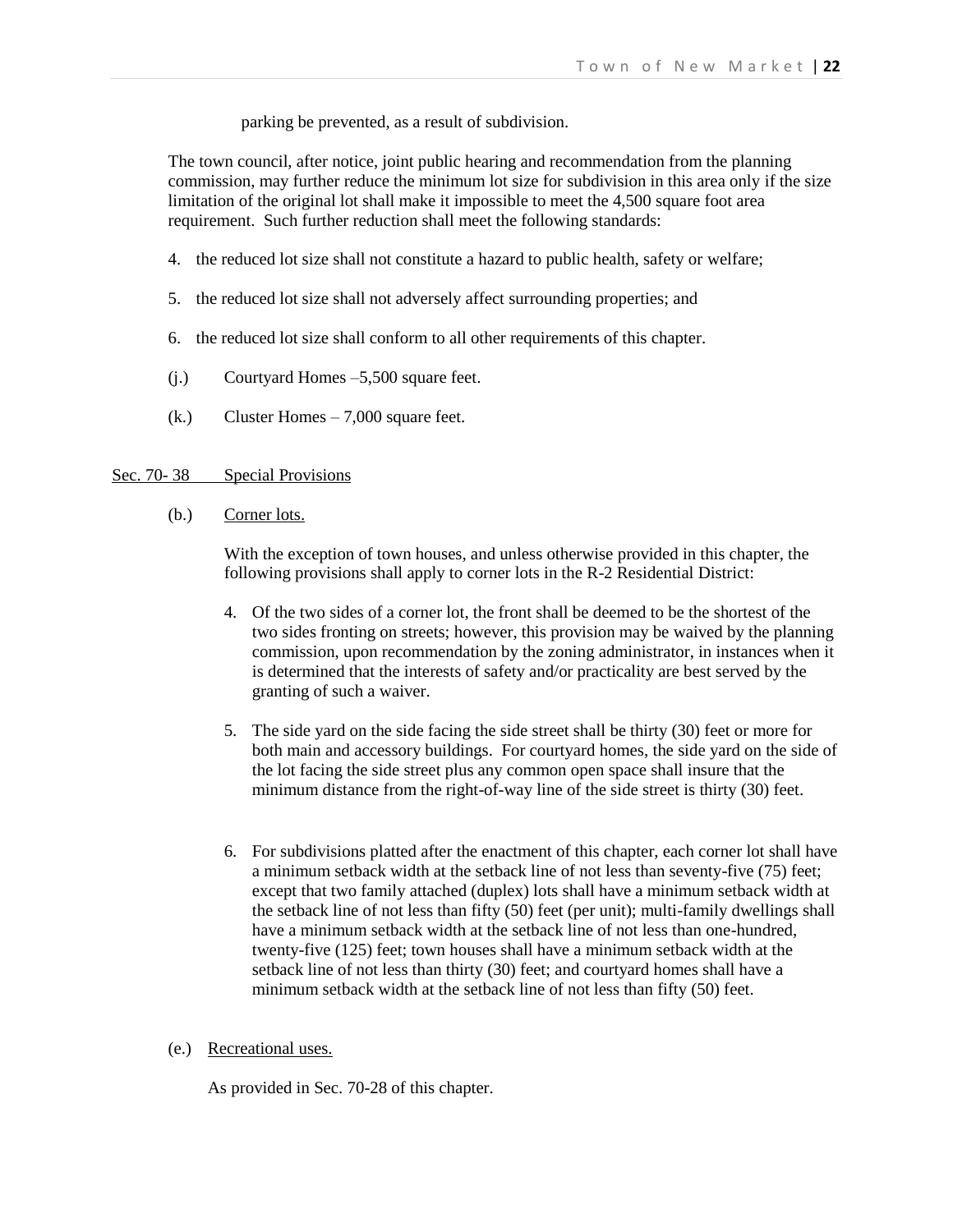## (f.) Open space.

A minimum of twenty-five (25) percent of a site developed for town houses that exceeds one (1) acre in area, or of a site developed for multi-family dwellings that contains more than twenty (20) units, or of the gross area of a courtyard home development, excluding paved areas (except as hereinafter described for courtyard homes), shall be maintained as open space, as provided in Sec. 70- 145, Sec. 70- 146 and Sec. 70-146A of this chapter. A minimum of fifteen (15) percent of a site developed for cluster homes shall be maintained as open space, as provided in Sec. 70-146B of this chapter.

## (g.) Boarding facilities for private schools.

- 1. Structures shall maintain compatibility with those of the neighborhood in which they are situated. The total square footage shall not exceed 4,000 square feet per structure, and the structures shall not exceed two levels.
- 2. Occupancy density shall not exceed that of the acceptable density for the district.
- 3. Any active play area or any parking area for more than three vehicles which is closer than twenty-five (25) feet to an adjacent residential lot, without an intervening street, shall be screened in accordance with Sec. 70-135 of this chapter.
- 4. Open space around the boarding structures shall be consistent with the requirements of the district.
- 5. A minimum of two (2) parking spaces shall be provided for each structure.

### Sec. 70-50 Permitted Uses.

Unless otherwise provided in Section 70-51 of this Article, the structures to be erected or land to be used in the R-3 Residential District shall be for one of the following uses and its permitted accessory uses; provided that, with the exception of multi-family dwellings, only one main building and its accessory structures may be erected on any lot or parcel of land in this district.

- (b.) Single-family detached dwellings.
- (b.) Two-family dwellings.
- (c.) Two-family attached (duplex) dwellings, each unit of which may be separately owned.
- (d.) Town houses, in accordance with Sec. 70-145 of this chapter.
- (e.) Multi-family structures, including apartment houses, garden apartments and condominiums, as defined and in accordance with Sec. 70-146 of this chapter.
- (f.) Public school, and private schools which have been granted a non-profit, tax exempt status as educational institutions.
- (g.) Churches and other places of worship, but not including rescue missions.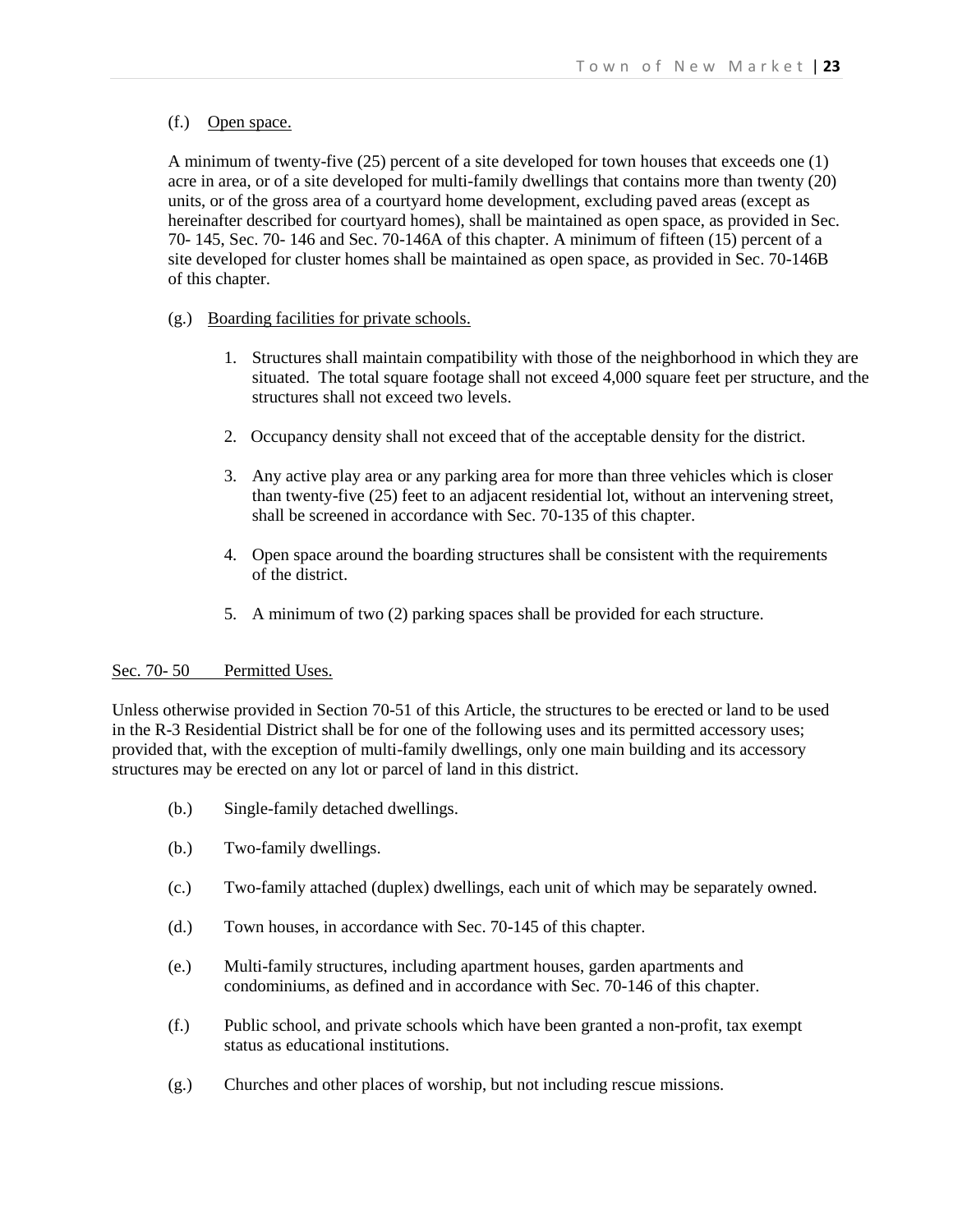- (i.) Libraries.
- (i.) Existing cemeteries and the expansion of such cemeteries when the expansion abuts an existing cemetery.
- (j.) Public parks, playgrounds and play fields, bikeways, pedestrian trails, walkways, nature preserves, swimming pools and tennis courts, in accordance with Sec. 70- 28 of this chapter.
- (p.) Minor Public Utilities, as defined.
- (q.) Home occupations, in accordance with Sec. 70- 136 of this chapter.
- (r.) Group homes, as defined and in accordance with Sec. 70- 139 of this chapter.
- (s.) Rooming houses, as defined.
- (t.) Boarding houses, as defined.
- (p.) Off-street parking and loading, in accordance with Sec. 70- 150 and Sec. 70- 151 of this chapter.
- (q.) Signs, in accordance with Sec. 70- 152 of this chapter.
- (y.) Fences, in accordance with Sec. 70- 133 of this chapter.
- (z.) Storage of recreational vehicles, in accordance with Sec. 70- 129 of this chapter.
- (aa.) Temporary buildings, in accordance with Sec. 70- 136 of this chapter.
- (bb.) Dish antennae, in accordance with Sec. 70- 130 of this chapter.
- (cc.) Other customary accessory residential buildings and uses that are clearly incidental to the principal building and/or use, as defined and in accordance with Sec. 70- 128 of this chapter.
- (dd.) Courtyard homes, in accordance with Section 70-146A of this chapter.
- (ee.) Cluster homes, in accordance with Section 70-146B of this chapter.

# Sec. 70-52 Area Regulations.

The minimum lot area for uses in the R-3 Residential District shall be 7,500 square feet with the following exceptions:

- (f.) Two-family attached (duplex) dwellings  $-10,000$  square feet (5,000 square feet per unit).
- (g.) Town houses Interior lot: 1,800 square feet per unit. End and corner lot: 3,000 square feet per unit.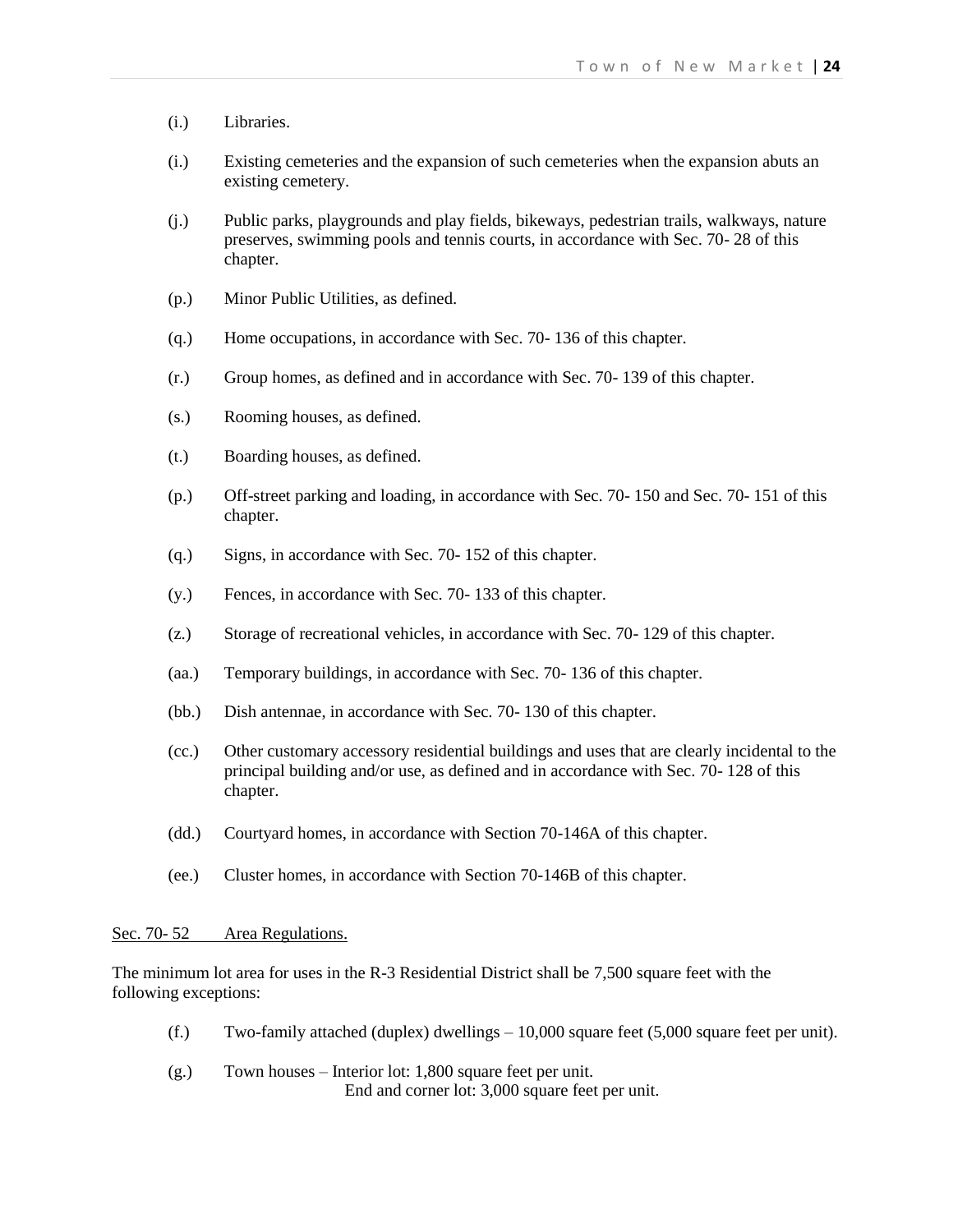The maximum density for town house development shall not exceed ten (10) lots per gross acre.

- $(h.)$  Multi-family dwellings  $-10,000$  square feet for the first two  $(2)$  dwelling units, plus: 1,500 square feet for each dwelling unit in excess of two contained in an apartment house, as defined; or 2,500 square feet for each dwelling unit in excess of two contained in a garden apartment or condominium, as defined.
- (i.) Courtyard homes 4,000 square feet
- (j.) Cluster homes 5,500 square feet

#### Sec. 70-66 Height Regulations.

- (a.) Buildings in the B-1 Business Districts may be erected up to thirty-five (35) feet in height from grade, except that:
- (b.) Any use may be erected up to a height of sixty (60) feet from grade, upon recommendation by the zoning administrator and approval by the planning commission. Additional yard areas may be required as a condition for additional height allowances.
- (c.) Church spires, cupolas, belfries, water towers, chimneys, flues, flagpoles, television antennae and radio aerials shall be exempted. Parapet walls may be up to four (4) feet above the height of the building upon which the walls rest.

## Sec. 70-75 Yard Regulations.

- (a.) Side. None, with the exception of shopping centers which shall be in accordance with Sec. 70-144 of this chapter and when such use abuts a residential district, which shall require a side yard of at least twenty (20) feet.
- (b.) Rear. None, with the exception of shopping centers which shall be in accordance with Sec. 70-144 of this chapter and when such use abuts a residential district, which shall require a rear yard of at least twenty (20) feet.

## Sec. 70-76 Height Regulations.

- (a.) Buildings in the B-2 Business District may be erected up to thirty-five (35) feet in height from grade, except that:
- (b.) Any use may be erected to a height of sixty (60) feet from grade, upon recommendation by the zoning administrator and approval by the planning commission. Additional yard areas may be required as a condition for additional height allowances
- (c.) Church spires, belfries, cupolas, municipal water towers, chimneys, flues, flagpoles, television antennae and radio aerials shall be exempted. Parapet walls may be up to four (4) feet above the building upon which the walls rest.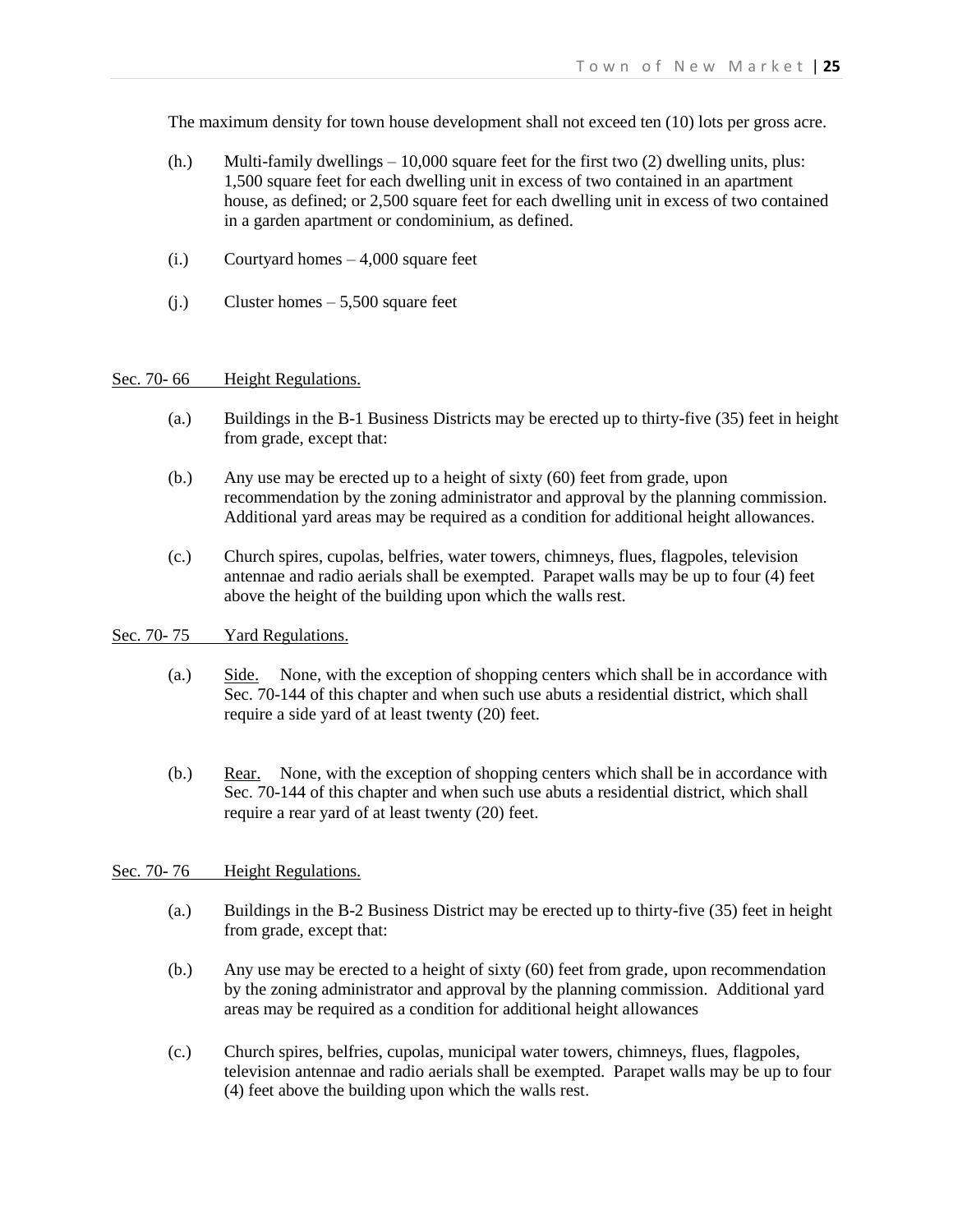### Sec. 70-77 Lot Coverage

The maximum combined building coverage and paved area shall not exceed eighty-five (85) percent of the total lot area, with the exception of shopping centers which shall be in accordance with Sec. 70- 144 of this chapter.

### Sec. 70-146B Cluster Home Regulations.

Cluster home developments, as defined and where permitted by this chapter, shall comply with all requirements set forth in the district regulations, and shall also comply with the following provisions:

- (m.) Dimensional and Density Requirements.
	- 1. The minimum lot size for any cluster home development shall be one (1) acre.
	- 2. The minimum lot width for a cluster home development shall be two-hundredtwenty five (225) feet at the setback line.
	- 3. Lot area, setback, yard, frontage and height regulations for individual cluster home lots and units shall be as established in the various districts where courtyard home development is permitted.
- (n.) Open Space.
	- 1. Open space requirements for cluster home developments shall be established in the various district regulations where cluster homes are permitted, but shall be not less than fifteen (15) percent of the gross area of the cluster home development.
	- 2. Open space for the cluster home development shall be green space established for the common use and enjoyment of the residents of the cluster home development, and shall not include public streets or roads, parking areas (other than parking provided solely for recreational facilities, which may comprise up to ten (10) percent of the required open space), or for building or structures (other than buildings or structures established for recreational uses, which may comprise up to twenty-five (25) percent of the required open space). Open space may include natural green space or developed recreational space, such as parks, pedestrian ways, bicycle paths and other similar uses.
	- 3. Open space shall not include yard areas of individual cluster home lots for calculating the required minimum open space area, however common easements, such as for pedestrian walkways, may be established on the individual lots, in accordance with the provisions of this Section.
	- 3. All open space shall be preserved for its intended purpose, as expressed in the approved site plan.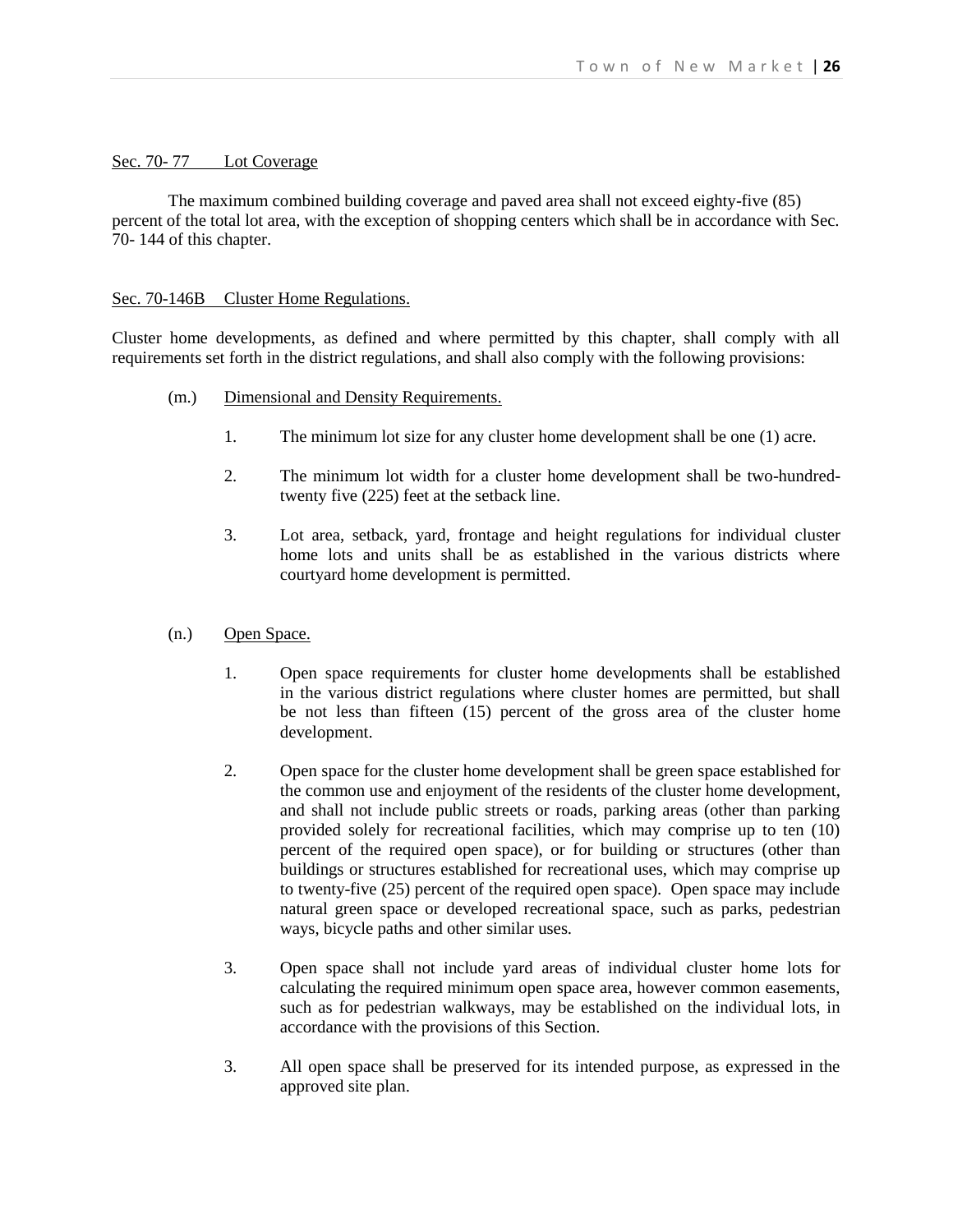- 4. Management of open space shall be in accordance with the provisions of this Section.
- (o.) Access and Circulation.
	- 1. The cluster home development's vehicular and pedestrian circulation systems shall be designed to provide safe and convenient access to individual courtyard home lots and common open space.
	- 2. All courtyard home lots shall front on a dedicated public street.
	- 3. Individual walkways, a minimum of four (4) feet in width and constructed of concrete, brick or other suitable material, shall be installed in accordance with the Town's Subdivision Ordinance.
	- 4. The minimum radius for cul-de-sacs shall be fifty (50) feet.
	- 5. Other requirements may be imposed by the zoning administrator and/or the planning commission when deemed necessary for the public safety.

# (p.) Off-Street Parking.

In addition to the applicable provisions in Sec. 70-150 of this Article, off-street parking shall be provided as follows:

- 1. A minimum of two (2) parking spaces shall be provided for each cluster home dwelling. Such parking spaces shall contain a minimum of two-hundred (200) square feet each and shall be located on the same lot as the dwelling they serve. A garage may provide such required parking spaces, provided that adequate space for vehicle maneuvering is provided on the lot.
- 2. Each individual lot parking area, including driveways, shall be paved with a permanent hard surface material.
- 3. Each off-street parking area, including driveways, shall have unobstructed access to a public street or to an access easement. Driveways shall have a minimum width of twelve (12) feet at the street curb line and at the right-of-way line.
- 4. Common parking areas, such as overflow parking or parking for recreational open space, shall be expressed on the approved site plan.
- 5. Common parking areas shall not be located or designed so as to require vehicles entering or exiting the site to make an unlawful maneuver within the public rightof-way.
- 6. Entrances and exits to access drives or common parking areas shall have a minimum width of twelve (12) feet, at the street line, for each lane of traffic entering or leaving the site.
- 7. Entrances, exits and access easements to common parking areas shall be designed so as to prevent the blocking of vehicles entering or leaving the site.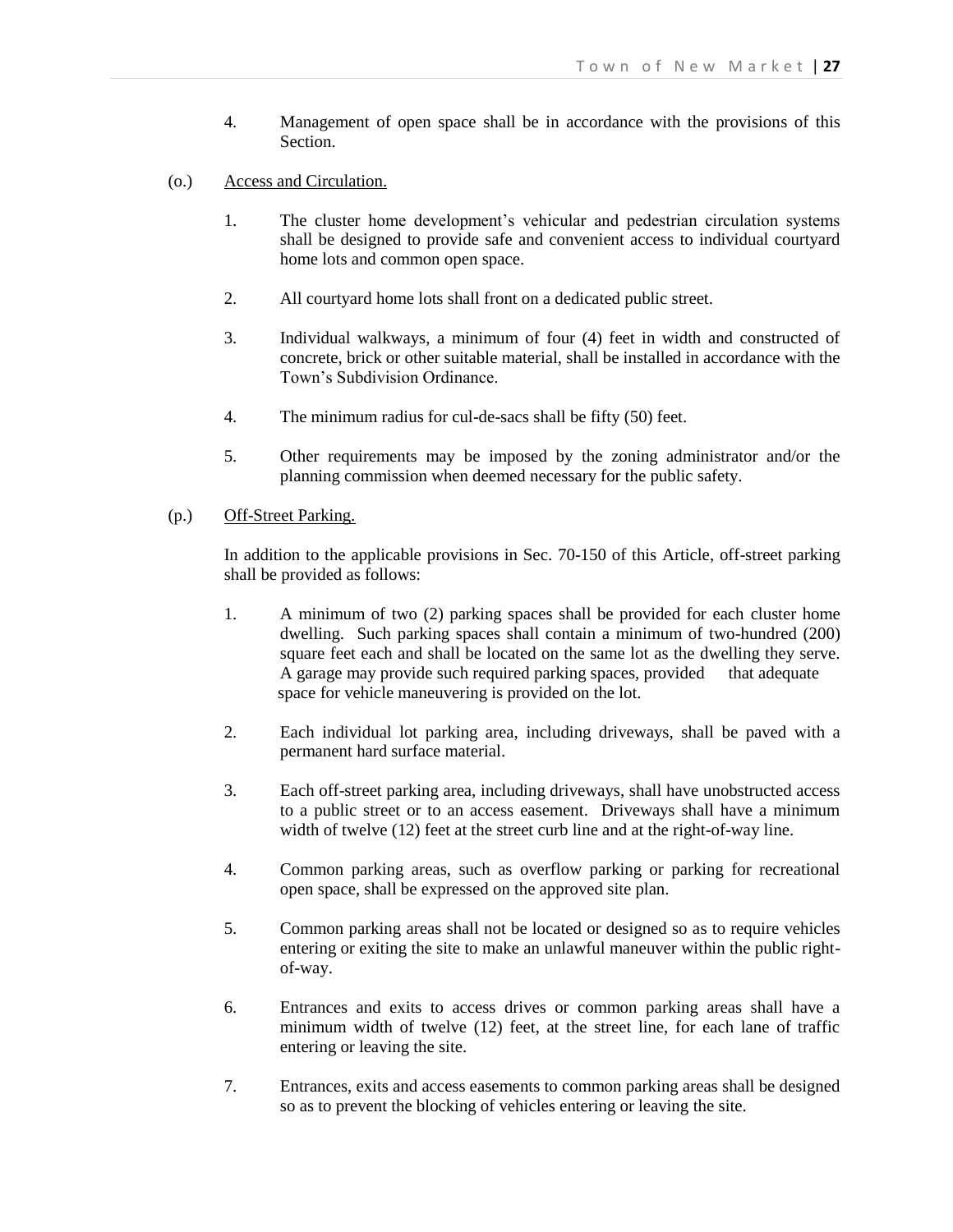- 8. All dead end common parking areas shall be designed to provide sufficient backing-out area for end parking spaces.
- 9. Concrete curb and gutter and permanent hard surface material paving shall be required for common parking areas only if it is deemed necessary by the zoning administrator and/or the planning commission for the management of storm drainage, channeling of traffic, protection of buildings or landscaping, and the separation of pedestrian and vehicular traffic. For infrequent used or low traffic volume common parking areas, such as overflow parking or recreational use parking, the use of environmental friendly methods and practices, such as grass pavers, is encouraged in place of impervious pavement and concrete.

### (q.) Utilities, Services and Easements.

- 1. Within the cluster home development, all utilities, including telephone, television cable and electric systems, shall be installed underground. Appurtenances to these systems which require above ground installation must be effectively screened, thereby exempting them from this requirement.
- 2. Cluster home developments must provide adequate drainage and easements for the installation and maintenance of utilities.
- 3. All cluster home dwellings must be individually connected to the Town's public water and sewer systems.
- 4. An easement of access must be provided for all common maintenance areas. This easement, in addition for the purpose of access, shall also be for ingress and egress and for performing any and all tasks, obligations, and duties of the Developer, Association, and managing agent, including, but not limited to, maintenance, repairs, rebuilding, relocation of utility lines, grounds care, and replacement of components.
- (r.) Design Standards and Improvements.

All applicable design standards and improvements as required and set forth in this chapter and the Town's Subdivision Ordinance shall be followed, unless exempted, and subject to approval of the zoning administrator and/or the planning commission, as provided herein.

### (s.) Accessory Buildings.

Accessory buildings are permitted in accordance with Sec. 70-128 of this chapter.

(t.) Lighting.

Lighting for a cluster home development shall be provided for the safety and convenience of residents, but shall be arranged so as not to reflect toward any public streets or cause annoyance to surrounding property owners or residents.

(u.) Storage of Trash and Rubbish.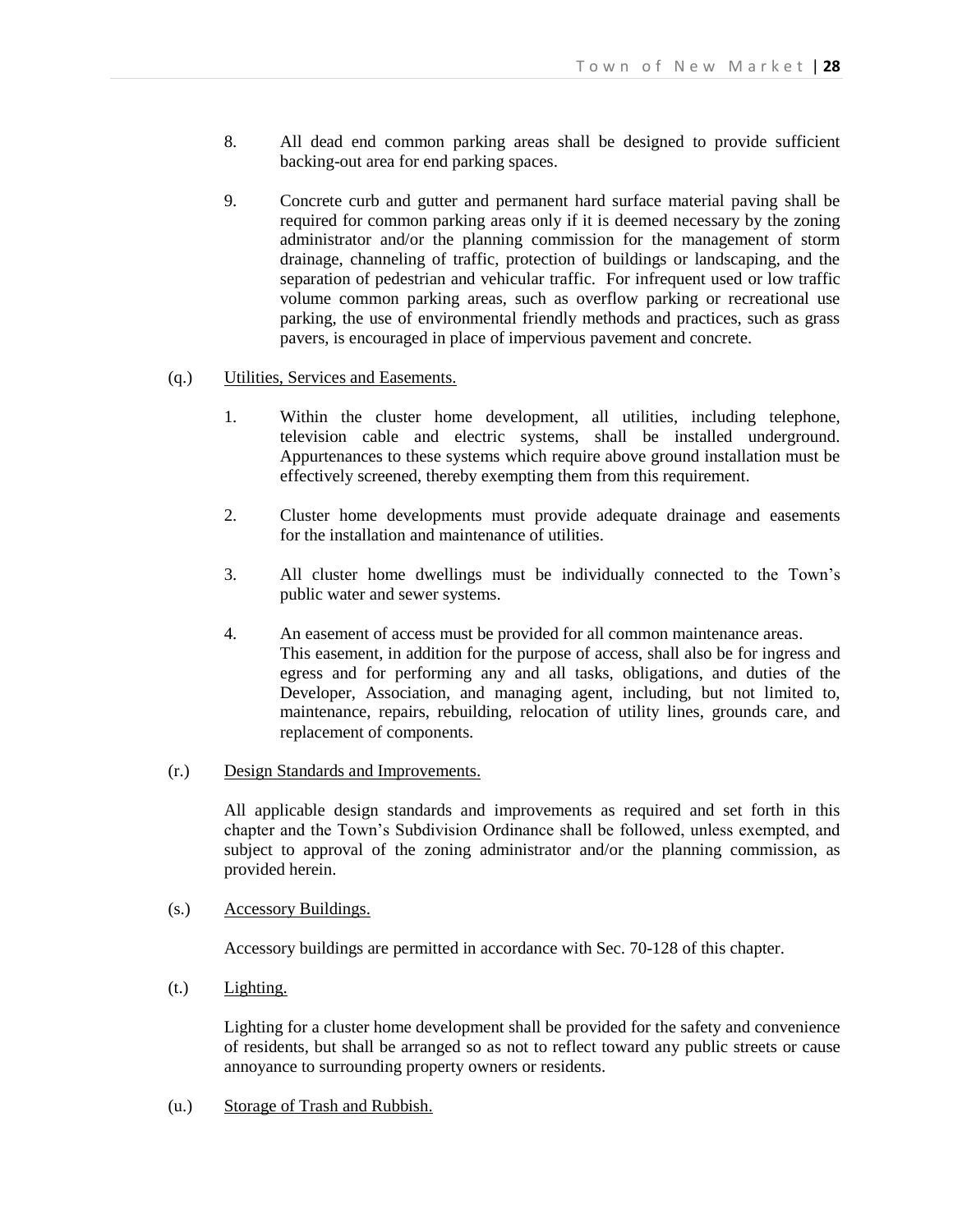Collection of trash and rubbish shall be provided for cluster home lots through the Town of New Market's refuse collection system.

(v.) Screening, Buffering and Landscaping.

Screening, buffering and landscaping areas shall be expressed on the approved site plan. Such screening and/or buffering shall be provided in accordance with Sec. 70-135 of this Article.

#### (w.) Management of Open Space and Improvements.

Management of all common open space and improvements shall be as follows:

- 1. The developer shall provide for the establishment of an incorporated property owner association of all individuals or corporations owning property within the cluster home development to insure the maintenance of all common open space, land, facilities, utilities and improvements, including, but not limited to, pedestrian walkways, recreational open space and facilities, common green space and detention ponds and/or other erosion and sedimentation facilities and/or stormwater management structures.
- 2. An organization established for this purpose shall meet the following requirements:
	- a. The organization shall be established prior to the sale of any lots.
	- b. Membership in the organization shall be mandatory for all property owners, present and future, within the cluster home development, and the said organization shall not discriminate in its membership or stockholders.
	- c. The organization shall manage all open space and recreational facilities, and shall provide for the maintenance, administration and operation of said land and improvements and any other common land within the development. It shall also secure adequate liability on such land.
	- d. All such lands and improvements shall be described as to location, size, use and control in the declaration of covenants, conditions and restrictions. This declaration shall set forth the method of assessment for maintenance of such lands and improvements. Such assessments shall constitute a pro-rata lien upon the individual cluster home lots. Covenants, conditions and restrictions shall run with the land and be for the benefit of present, as well as future, property owners.
- 3. All property deeds shall be subject to the above covenants, conditions and restrictions, and shall contain a prohibition against partition.
- 4. The responsibility for the maintenance of cluster home exteriors, individual lawns, snow removal from other than public streets and other similar services, shall also be addressed by the covenants, conditions and restrictions.